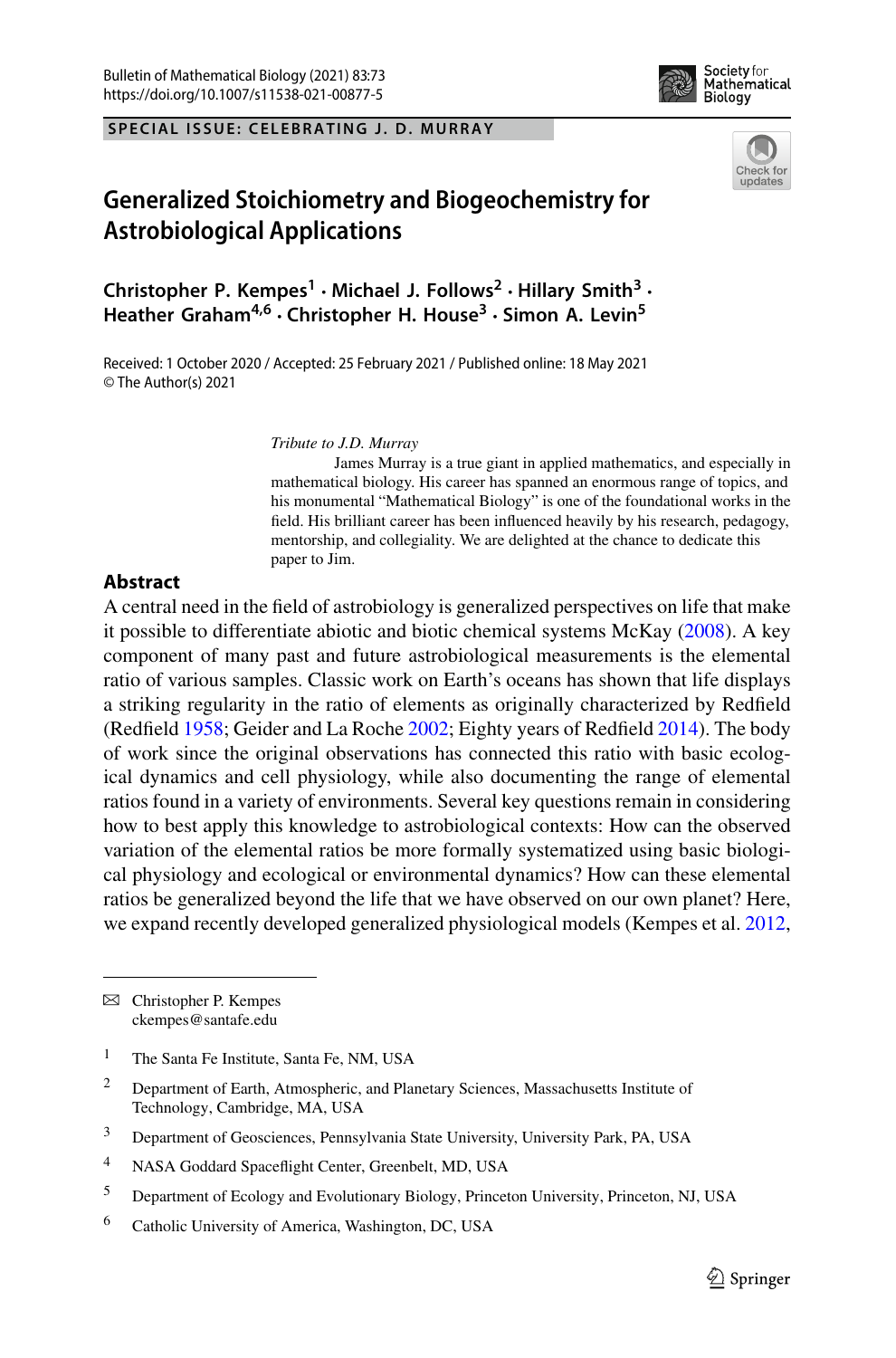[2016,](#page-20-2) [2017](#page-20-3), [2019\)](#page-20-4) to create a simple framework for predicting the variation of elemental ratios found in various environments. We then discuss further generalizing the physiology for astrobiological applications. Much of our theoretical treatment is designed for *in situ* measurements applicable to future planetary missions. We imagine scenarios where three measurements can be made—particle/cell sizes, particle/cell stoichiometry, and fluid or environmental stoichiometry—and develop our theory in connection with these often deployed measurements.

## **Introduction**

Since the recognition that life on Earth is characterized by a striking regularity in the ratio of elements, as originally characterized by Redfield (Redfiel[d](#page-21-0) [1958;](#page-21-0) Geider and La Roch[e](#page-19-0) [2002;](#page-19-0) Eighty years of Redfiel[d](#page-19-1) [2014\)](#page-19-1), stoichiometric ratios have been a primary target of astrobiological measurements and theories (Else[r](#page-19-2) [2003;](#page-19-2) Young et al[.](#page-21-1) [2014\)](#page-21-1). From an astrobiological perspective the natural questions that emerge are how much variation exists in these ratios across the range of environments and biological diversity on Earth, how different ratios could have been in time, how different they could be for non-Terran life, and how they depend on planetary composition (Else[r](#page-19-2) [2003;](#page-19-2) Young et al[.](#page-21-1) [2014;](#page-21-1) Anba[r](#page-19-3) [2008;](#page-19-3) Chopra and Lineweave[r](#page-19-4) [2008](#page-19-4); Lineweaver and Chopr[a](#page-20-5) [2012;](#page-20-5) Neveu et al[.](#page-20-6) [2016;](#page-20-6) Wang et al[.](#page-21-2) [2018;](#page-21-2) Geider and La Roch[e](#page-19-0) [2002](#page-19-0)). On Earth the Redfield ratio is known to vary significantly due to both environmental and physiological effects that have been considered in ecological and biogeochemical theories (e.g. Geider and La Roch[e](#page-19-0) [2002](#page-19-0); Klausmeier et al[.](#page-20-7) [2004a](#page-20-7), [b,](#page-20-8) [2008](#page-20-9); Loladze and Else[r](#page-20-10) [2011;](#page-20-10) Neveu et al[.](#page-20-6) [2016;](#page-20-6) Sterner et al[.](#page-21-3) [2008](#page-21-3); Vrede et al[.](#page-21-4) [2004;](#page-21-4) Elser et al[.](#page-19-5) [2000;](#page-19-5) Kerkhoff et al[.](#page-20-11) [2005](#page-20-11); Elser et al[.](#page-19-6) [2010](#page-19-6); Liefer et al[.](#page-20-12) [2019](#page-20-12); Finkel et al[.](#page-19-7) [2016a](#page-19-7), [b](#page-19-8)). For life with a different evolutionary history we need new approaches that are able to generalize organism physiology and define when the stoichiometric ratios associated with life are distinct and distinguishable from the environment.

Our general approach here is to first focus on the macromolecules and physiology shared by all of life on Earth. For the macromolecules we are interested in components like proteins, nucleic acids, and cell membranes. For the shared physiology we consider processes such as growth rates, nutrient uptake, and nutrient storage, some of which are derivable from the macromolecular composition of cells. In thinking about the applicability of these two perspectives to life anywhere in the universe it is important to note that the specific set of macromolecules might vary significantly while the general physiological processes might be more conserved. However, our treatment of the macromolecules is easily generalized if one makes two assumptions: 1) that life elsewhere shares a set of macromolecules, even if that set is very different from Terran life, and 2) that those macromolecules fall along systematic scaling relationships. Throughout this paper we operate within these two assumptions and first address the observation and implications of (2), before moving on to a general treatment of physiological scaling which abstracts the underlying details of (1). Throughout we go back and forth between the patterns observed across single organisms of different size and the aggregate results for entire ecosystems composed of diverse organisms, which we characterize by a distribution of cell sizes.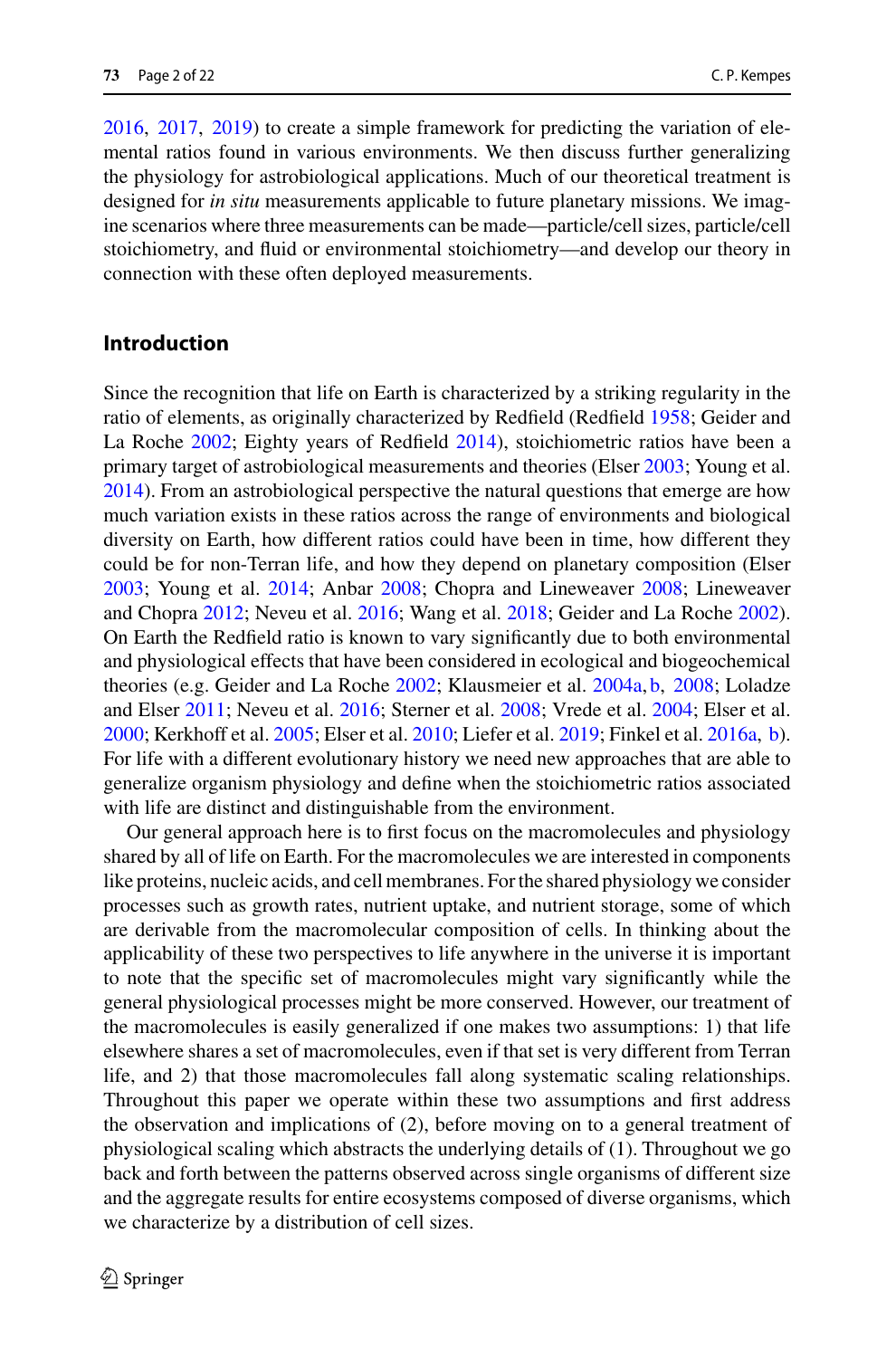We first consider how to systematize stoichiometry across the diversity of microbial life using scaling laws based on cell size. We then combine these with abundance distributions to obtain a simple perspective on the bulk stoichiometry expected for a population of various cell sizes, and we demonstrate the impact that size distributions can have on these bulk stoichiometries. We then turn to a simple chemostat model of biogeochemistry where nutrients flow into an environment and interact with cellular physiology. Here, we consider the differences in cellular and fluid stoichiometry in an ecosystem composed first of a single cell size, and then of many cell sizes. This approach relies on the scaling of bulk physiological characteristics, such as nutrient quotas, with cell size, and we end by generalizing the exponents of these scaling relationships and showing the consequences this has on differences between the particulate and fluid stoichiometry. Throughout we discuss the general signatures of life that exist at either the cell and ecosystem level.

## **Deriving Elemental Ratios Across Cell Size**

Our interest here is in generalizing organism physiology and connecting it to stoichiometric ratio measurements that could be performed as part of astrobiological explorations of other planets using current or near-future instrumentation. Stoichiometry could be used as a relatively simple biosignature and, when considered within the context of the stoichiometry of the environment surrounding the particle/cell, could serve as a universal or agnostic biosignature. Agnostic biosignatures aim to identify patterns of living systems that may not necessarily share the same biochemical machinery as life on Earth. The need for reliable agnostic biosignatures increases as we examine planets deeper in the Solar System where common heritage with life on Earth is less likely.

Recently a variety of biological regularities have been discovered for life on Earth that show that organism physiology can be characterized by systematic trends across diverse organisms (e.g. Andersen et al[.](#page-19-9) [2016](#page-19-9); Brown et al[.](#page-19-10) [2004;](#page-19-10) West and Brow[n](#page-21-5) [2005;](#page-21-5) Savage et al[.](#page-21-6) [2004\)](#page-21-6). These trends are often power-law relationships between organism size and a variety of physiological and metabolic features, and are derivable from a small set of physical and biological constraints (Kempes et al[.](#page-20-4) [2019](#page-20-4)). Both physiological features and bulk organism stoichiometries have been previously shown to follow allometric scaling relationships for diverse organisms ranging from bacteria to multicellular plants (Elser et al[.](#page-19-11) [1996,](#page-19-11) [2000;](#page-19-5) Vrede et al[.](#page-21-4) [2004](#page-21-4); Kerkhoff et al[.](#page-20-11) [2005;](#page-20-11) Elser et al[.](#page-19-6) [2010;](#page-19-6) DeLong et al[.](#page-19-12) [2010;](#page-19-12) Kempes et al[.](#page-20-1) [2012;](#page-20-1) Edwards et al[.](#page-19-13) [2012](#page-19-13); Kempes et al. [2016](#page-20-2), [2017;](#page-20-3) Finkel et al[.](#page-19-14) [2004](#page-19-14), [2016a](#page-19-7), [b;](#page-19-8) Finke[l](#page-19-15) [2001](#page-19-15); Beardall et al[.](#page-19-16) [2009;](#page-19-16) Tan[g](#page-21-7) [1995](#page-21-7); West and Brow[n](#page-21-5) [2005](#page-21-5)), and so the allometric perspective taken here on stoichiometry could be applied to many levels of biological organization including entire ecosystems (e.g. Elser et al[.](#page-19-5) [2000\)](#page-19-5). Intuitively, these relationships can be viewed as the optimization of physiological function under fixed constraints through evolutionary processes (Kempes et al[.](#page-20-4) [2019\)](#page-20-4). As such, in many contexts these scaling relationships may represent universal relationships connected to fundamental physical laws such as diffusive constraints. However, in many cases the cross-species scaling may reflect emergent and interconnected constraints of the physiology itself or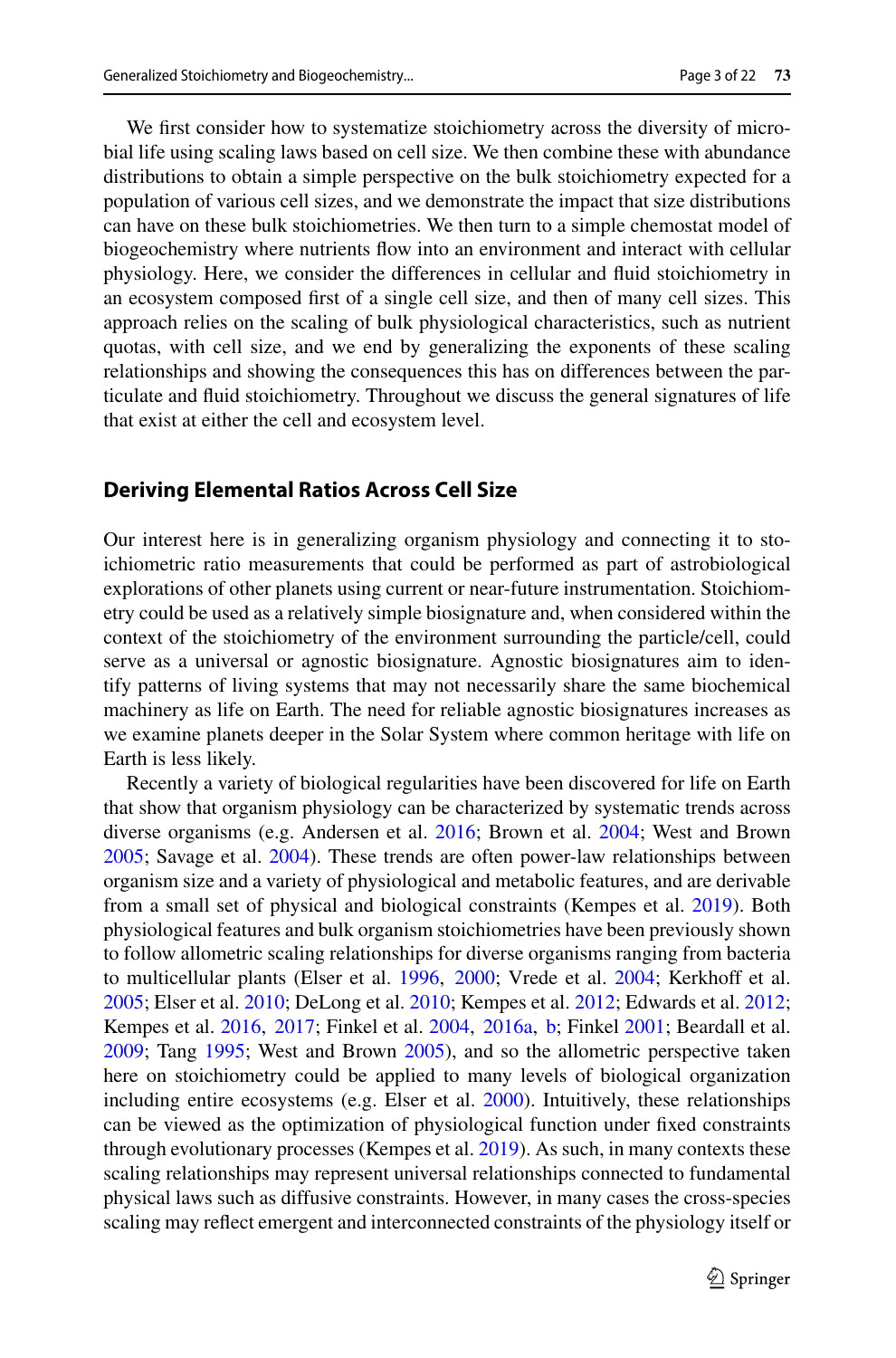of evolutionary history and contingency, in which case we might expect these scaling relationships to vary across life on diverse worlds. For example, changes in the network architecture of the metabolism with size (Kim et al[.](#page-20-13) [2019\)](#page-20-13) could be governed by the likelihood of cross-reactivity between molecules, which could depend on what types of molecules are being employed. In general, the possibility of contingent and emergent constraints is an important consideration for astrobiology.

In microbial life, classic and recent work has systematized macromolecular abundances in terms of key properties of organisms such as overall growth rate or cell size (e.g. Shuler et al[.](#page-21-8) [1979;](#page-21-8) Vrede et al[.](#page-21-4) [2004](#page-21-4); Loladze and Else[r](#page-20-10) [2011;](#page-20-10) DeLong et al[.](#page-19-12) [2010;](#page-19-12) Kempes et al[.](#page-20-1) [2012](#page-20-1); Edwards et al[.](#page-19-13) [2012](#page-19-13); Kempes et al[.](#page-20-2) [2016,](#page-20-2) [2017;](#page-20-3) Savage et al[.](#page-21-9) [2004;](#page-21-9) Tan[g](#page-21-7) [1995;](#page-21-7) West and Brow[n](#page-21-5) [2005](#page-21-5)). For example the connection between cellular growth rate and RNA and protein abundances has long been documented with various models proposing mechanisms for predicting these trends (Shuler et al[.](#page-21-8) [1979](#page-21-8); Klausmeier et al[.](#page-20-8) [2004b;](#page-20-8) Vrede et al[.](#page-21-4) [2004](#page-21-4); Loladze and Else[r](#page-20-10) [2011;](#page-20-10) Kempes et al[.](#page-20-2) [2016\)](#page-20-2). Here, we rely on work that has systematized various physiological processes and interconnections among macromolecular abundance in terms of cell size (e.g. DeLong et al[.](#page-19-12) [2010](#page-19-12); Kempes et al[.](#page-20-1) [2012,](#page-20-1) [2016](#page-20-2); Finkel et al[.](#page-19-8) [b](#page-19-8); Tan[g](#page-21-7) [1995;](#page-21-7) West and Brow[n](#page-21-5) [2005\)](#page-21-5), where often the interconnection between features can be systematically derived. For example, models have derived the dependence of growth rate on cell size from the cross-species scaling of metabolic rate with cell size (Kempes et al[.](#page-20-1) [2012](#page-20-1)), and in turn, the ribosomal requirements given this growth rate and the scaling of protein abundance (Kempes et al[.](#page-20-2) [2016\)](#page-20-2). Not all of these scaling laws are understood from first principles, but they do provide a way to systematically determine macromolecular abundances from organism size. For example, bacteria follow a systematic set of scaling relationships where protein concentrations are decreasing with increasing cell size and RNA components are increasing in concentration (Kempes et al[.](#page-20-2) [2016](#page-20-2)).

From the broad set of macromolecular scaling relationships it is possible to derive the elemental ratio of a cell of a given size simply by considering the abundance and elemental composition of each component. The elemental ratio of the entire ecosystem is then found by considering the size distribution of organisms.

We calculate the total elemental abundances for a cell by knowing the elemental composition of a component, *ci* (e.g. N/protein), and the total quantity of that component,  $n_i$  ( $V_c$ ), in a cell of a given size  $V_c$ . The total abundance of one element, *E* (*mol*/*cell*), is equal to the sum across all cellular components

$$
E(V_c) = \sum_i c_i n_i (V_c), \qquad (1)
$$

where the components are major categories of macromolecules such as proteins, ribosomes, and mRNA. Each of these components has a known scaling with cell size given in [Box 1.](#page-6-0) As an example, the total nitrogen content in bacteria is given by

$$
E(V_c) = c_{N,p} n_{protein} + c_{N,DNA} n_{DNA} + c_{N,mRNA} n_{mRNA} + c_{N,iRNA} n_{tRNA} + c_{N,iibo} n_{ribosomes} + c_{N,i} n_l + c_{N,e} n_e
$$
 (2)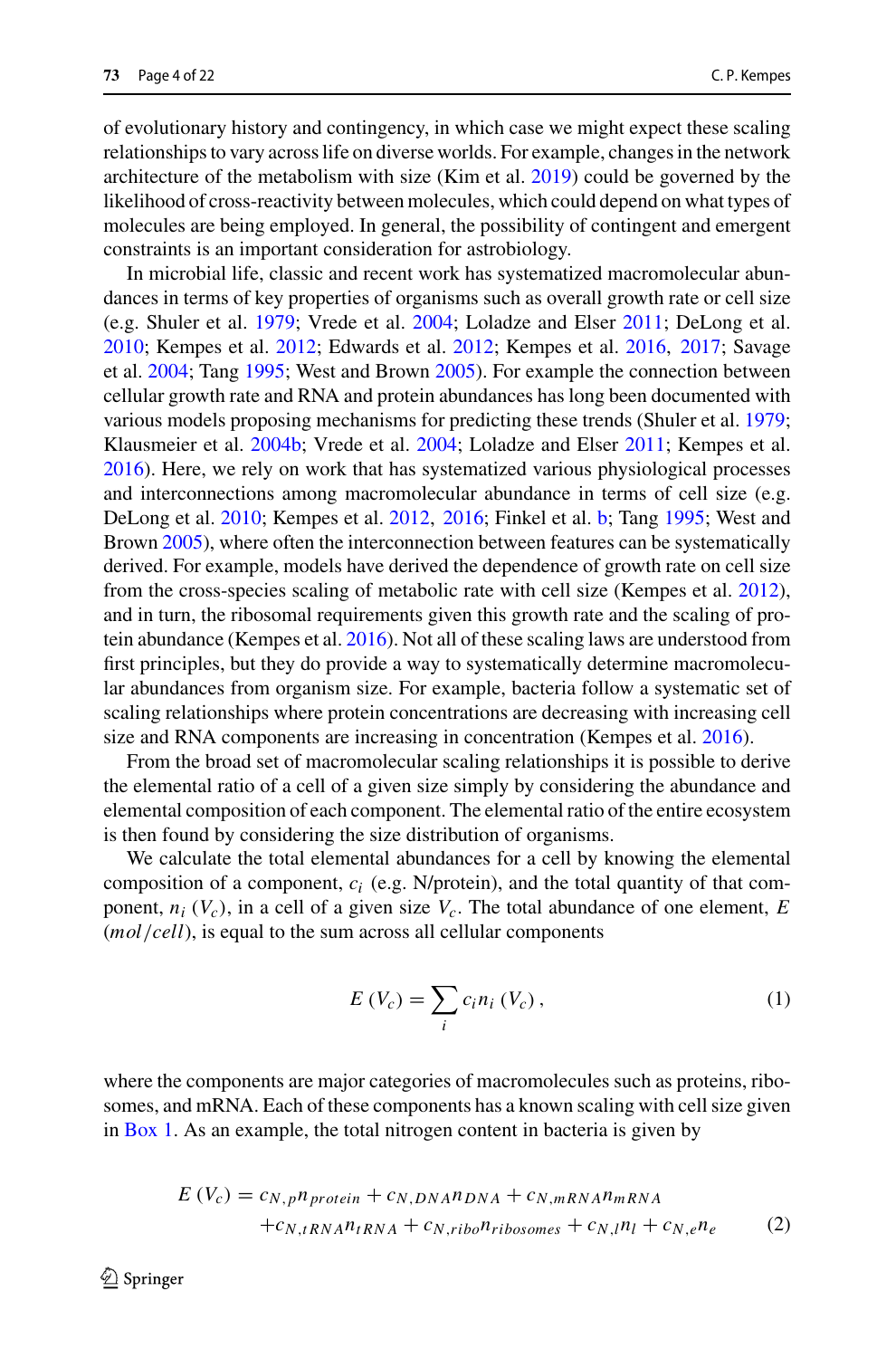

<span id="page-4-0"></span>**Fig. 1** Elemental ratios as a function of bacterial cell size showing a non-constant stoichiometry that often differs from the Redfield ratio (e.g. N:P of 16:1 indicated by the dashed line) for many cell sizes. The black curve is for gram-negative bacteria and gray is for gram-positive bacteria

where  $c_{N,p}$  is the average number of N in protein,  $c_{N,DNA}$ ,  $c_{N,mRNA}$ ,  $c_{N,tRNA}$ , and  $c_{N, ribo}$  are the average N in various types of DNA and RNA,  $c_{N,l}$  is the N in lipids, and  $c_{N,e}$  is the N in energy storage molecules such as ATP and carbohydrates. The counts of the macromolecules are given by *n protein*, *nribosomes*, *nDNA*,*ntRNA*, *nmRNA*, *nl*, and *ne* which represent the numbers of proteins, ribosomes, DNA, tRNA, mRNA, li[pids,](#page-6-0) [and](#page-6-0) [energy](#page-6-0) [storage](#page-6-0) [molecules](#page-6-0) [in](#page-6-0) [the](#page-6-0) [cell,](#page-6-0) [all](#page-6-0) [of](#page-6-0) [which](#page-6-0) [depend](#page-6-0) [on](#page-6-0) [cell](#page-6-0) [size](#page-6-0) [\(](#page-6-0)Box 1). For our analysis here we focus on N:P as an illustrative case, and thus typically ignore carbohydrates and lipids, which are minor cellular sources of these elements.

Using typical values for the elemental composition of each component Geider and La Roch[e](#page-19-0) [\(2002](#page-19-0)), Fig. [1](#page-4-0) gives the ratio of elements with overall cell size. This result shows that the elemental ratios agree with Redfield for some cell sizes but deviate significantly for most bacterial cell sizes. Both small and large bacterial cells have a decreased ratio of N to P compared with the Redfield ratio. It should be noted that the Redfield ratio is known to vary widely, and do so in ways that are ecologically meaningful from a resource competition perspective (e.g. Geider and La Roch[e](#page-19-0) [2002](#page-19-0); Klausmeier et al[.](#page-20-8) [2004b,](#page-20-8) [a](#page-20-7), [2008](#page-20-9)). We discuss these points in greater detail below.

These observations also show that one possible agnostic biosignature is nonconstant elemental ratios across particle sizes. This is the result of evolution optimizing organism physiology at different scales (Kempes et al[.](#page-20-4) [2019](#page-20-4)) which will lead to different ratios of macromolecules and thus different elemental ratios at each particle size. This is true even when the set of macromolecules is largely conserved across many species but the relative ratio of these macromolecules changes due to scaling laws with cell size, as is the case with ribosomes, DNA, and proteins. The strong and consistent trend of elemental ratios with cell size should be distinctly different from the patterns of abiotic particles.

Within this overall framework it is important to consider the assumptions made by a particular model as differences in these assumptions will give rise to a variety of scaling relationships for macromolecular abundances with cell size or growth rate. For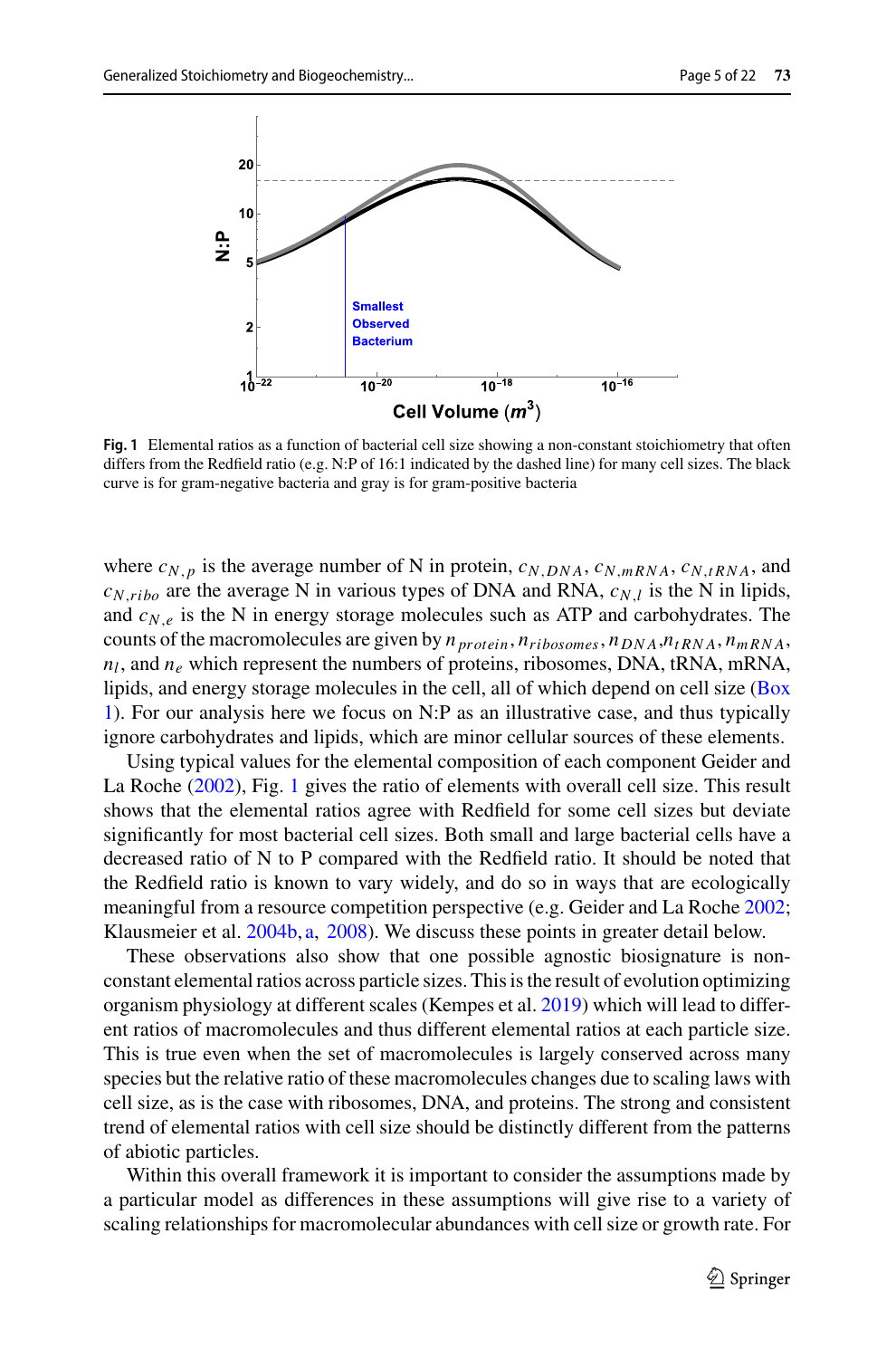example, considering models of RNA and protein abundance, the set of past models often focuses on the tradeoffs and interconnected requirements for ribosomes and all other functional proteins (Shuler et al[.](#page-21-8) [1979](#page-21-8); Klausmeier et al[.](#page-20-8) [2004b](#page-20-8); Loladze and Else[r](#page-20-10) [2011;](#page-20-10) Kempes et al[.](#page-20-2) [2016](#page-20-2)). Klausmeier et al. consider the tradeoffs associated with the investment in resource acquisition or biosynthesis out of a fixed abundance of proteins in a model that couples physiology to the environment (Klausmeier et al[.](#page-20-8) [2004b\)](#page-20-8). This model shows that there is a different optimum for the number of ribosomes under exponential growth compared with a population that is at competitive equilibrium. Loladze and Elser consider exponential growth and define a reciprocal feedback between ribosomes and proteins, where RNA drives the rate of protein synthesis, and protein abundance drives the rate of rRNA production through RNA polymerase (Loladze and Else[r](#page-20-10) [2011](#page-20-10)). This reciprocal dynamic leads to the prediction of a single homeostatic ratio of protein:rRNA, which can be calculated from biochemical parameters and where the prediction agrees with the data for several species. Kempes et al. focus on the requirement that the ribosomes replicate all proteins (including ribosomal proteins) in the time that the cell divides and takes the cellular growth rate and protein abundances (both of which systematically scale with cell size) as inputs to predict the ribosome requirement (Kempes et al[.](#page-20-2) [2016\)](#page-20-2). This result differs from Loladze and Elser in that it allows for a non-constant protein:rRNA ratio that depends on the distinct scaling of growth rate and protein abundance, where it is important to note that the total quantity of RNA polymerase and total quantity of all proteins could each have a distinct scaling with cell size.

For future work aimed at building general models of cell physiologies for astrobiology it is important to consider both how differences in assumptions and model complexity – which could range from the simple coupled dynamics of protein and RNA production, to whole-cell models which consider much more complicated interconnections amongst transport, metabolic, and synthesis processes (e.g. Shuler et al[.](#page-21-8) [1979;](#page-21-8) Karr et al[.](#page-20-14) [2012](#page-20-14)) – will lead to different predictions. For our purposes here it is sufficient to rely on models, or empirical descriptions, that match the known interspecific scaling in macromolecular abundance.

It should also be noted from a practical perspective that sampling issues may still exist. For example, it can be hard to separate biotic from abiotic particles in the Earth's oceans using known devices (Andersson and Rudehäl[l](#page-19-17) [1993](#page-19-17)). However, the stoichiometry of these particles once sorted are expected to radically differ, which should be systematically verified. Addressing these issues is an important topic of future work. In addition, it is important to note that these results are based on the macromolecular abundances of cells growing at maximum rate under optimal nutrient conditions, and cells are known to respond to environmental conditions by shifting macromolecular ratios and elemental abundances (Elrifi and Turpi[n](#page-19-18) [1985;](#page-19-18) Heale[y](#page-19-19) [1985](#page-19-19); Rhe[e](#page-21-10) [1978](#page-21-10)). We address these processes of acclimation in our coupled biogeochemical model.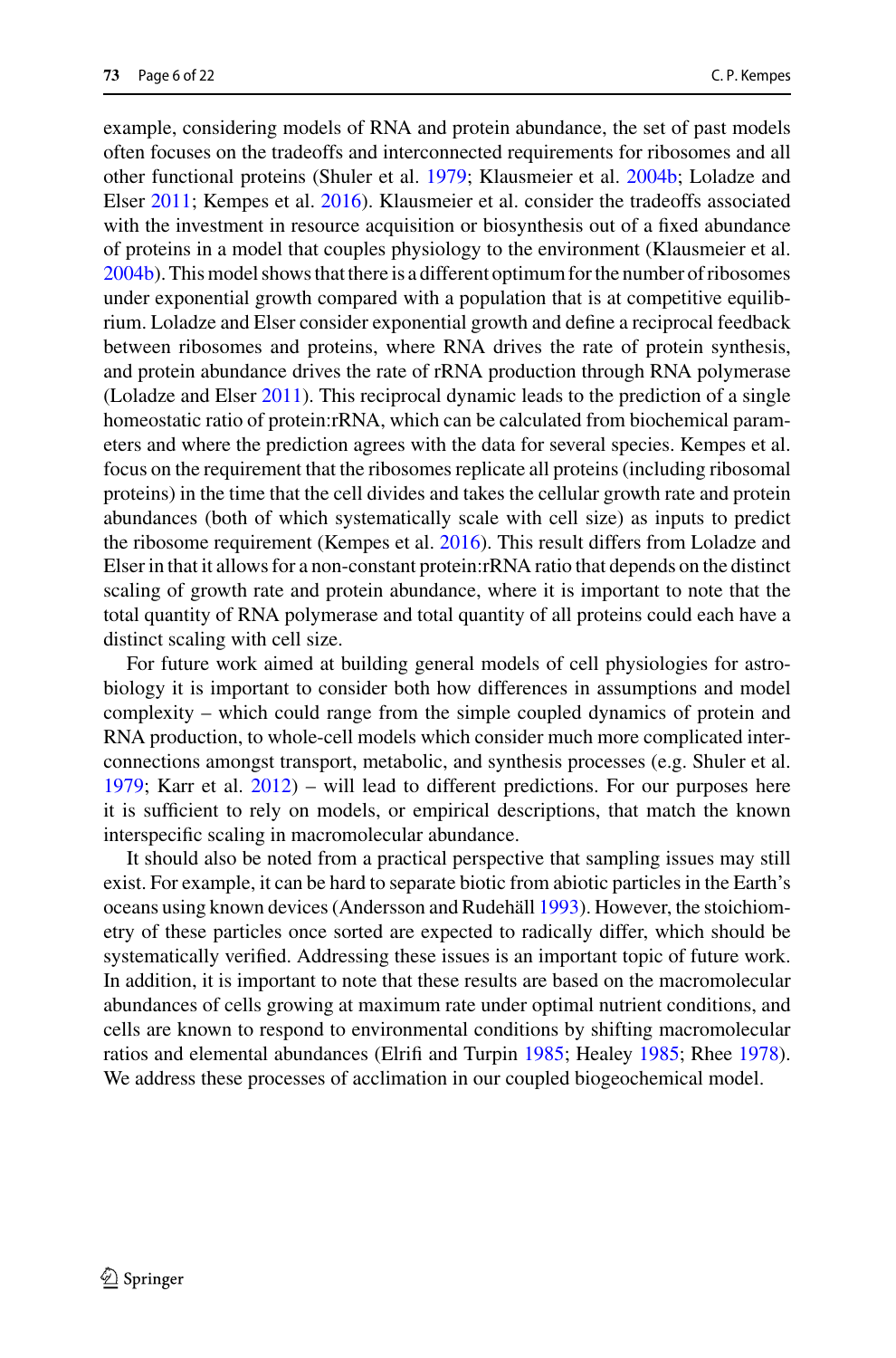#### <span id="page-6-0"></span>**Box 1 Equations governing macromolecular content in cells**

Many features of the cell have been previously shown to scale with overall cell size Kempes et al[.](#page-20-2) [\(2016\)](#page-20-2). The scaling relationships for counts of the main macromolecular components follow

$$
n_{protein} = p_0 V_c^{\beta p} \tag{3}
$$

<span id="page-6-1"></span>
$$
n_{DNA} = d_0 V_c^{\beta d} \tag{4}
$$

$$
n_{ribo} = \frac{\bar{l}_p n_{protein}\left(\frac{\phi}{\mu} + 1\right)}{\frac{\bar{r}_r}{\mu} - \bar{l}_r\left(\frac{\eta}{\mu} + 1\right)}\tag{5}
$$

$$
n_{tRNA} = t_0 n_{tibo}^{\beta_t}
$$
 (6)

$$
n_{mRNA} = m_0 n_{ribo}^{\beta m} \tag{7}
$$

where  $l_r$  is the average length of a ribosome in base pairs,  $r_r$  (bp s<sup>-1</sup>) is the maximum base pair processing rate of the ribosome which is assumed to be constant across both taxa and cell size,  $n(s^{-1})$  and φ (s<sup>-1</sup>) are specific degradation rates for ribosomes and proteins respectively, and the  $\mu$  is the growth rate of the cell. Some of these relationships are phenomenological, such as the scaling of protein content, while others can be derived from simple models. For example, the number of ribosomes is found using the coupled dynamics of protein and ribosome replication:

$$
\frac{dn_{ribo}}{dt} = \gamma \frac{r_r}{l_r} n_{ribo} - \eta n_{ribo} \tag{8}
$$

$$
\frac{dn_{protein}}{dt} = (1 - \gamma) \frac{r_r}{l_p} n_{ribo} - \phi n_{protein}
$$
\n(9)

where  $\gamma$  is the fraction of ribosomes making ribosomal proteins. These equations can be solved analytically, where  $\gamma$  can be found by enforcing that both the ribosomal and protein pools double at the same time, and Equation [4](#page-6-1) is given by the lifetime average of this solution. In addition to the average protein content of the cell, the ribosomal model also requires that we know the growth rate of an organism, which has also been shown to change with cell size Kempes et al[.](#page-20-1) [\(2012\)](#page-20-1) based on the following simple model of energetic partitioning of total metabolism of a given cell size,  $B_0 V_c^{\beta} B$ , into growth and repair:

$$
B_0 V_c^{\beta} = E_V \frac{dV_c}{dt} + B_V V_c \tag{10}
$$

where  $B_V$  (W m<sup>-3</sup>) is unit maintenance metabolism,  $E_m$  (J m<sup>-3</sup>) is the unit cost of biosynthesis,  $\beta_B \approx 1.7$  is the scaling exponent of metabolic rate for bacteria,  $B_0$  is a metabolic normalization constant with units W  $(m^3)^{-\beta_B}$ . This equation can be solved for  $V_c(t)$ , the temporal growth trajectory of a cell, from which a time to reproduce can be found, which in turn gives the population growth rate as

$$
\mu = \frac{(B_V/E_V)(1 - \beta_B) \ln[\epsilon]}{\ln \left[ \frac{1 - (B_V/B_0)V_c^{1 - \beta_B}}{1 - \epsilon^{1 - \beta_B} (B_V/B_0)V_c^{1 - \beta_B}} \right]}.
$$
(11)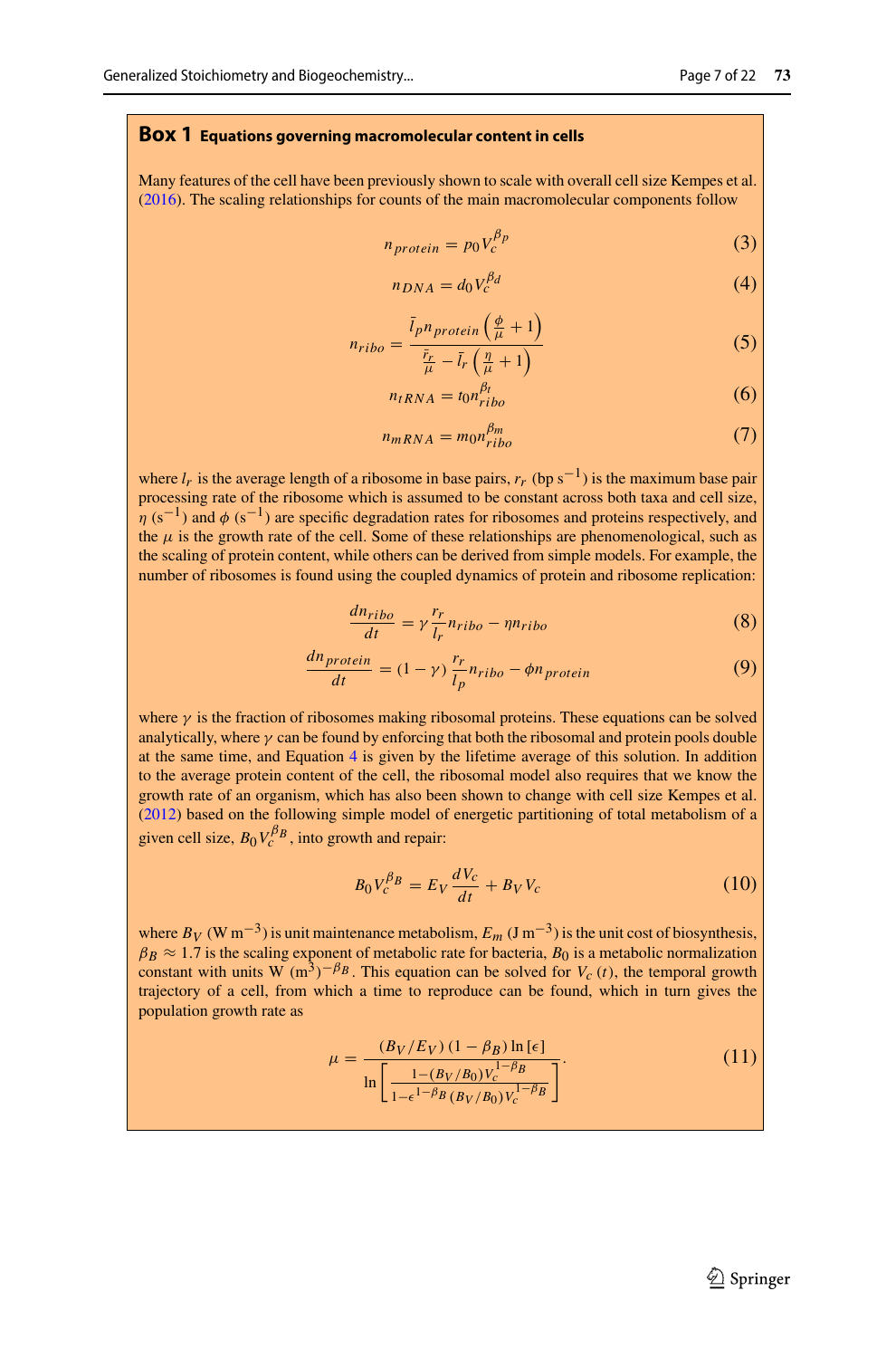This growth rate is found solving for the time to divide,  $t_d$  in the equation  $V_c(t_d) \equiv \epsilon V_0$ , where  $\epsilon \approx 2$  is the ratio of the cell size at division compared to its initial size,  $V_0$ , and where  $\mu = \ln(\mu)/t_d$ . Finally, for the energy storage component of the macromolecular pool we should focus on ATP and ignore carbohydrates since we are concerned primarily with N:P ratios in this paper. The previous work cited above does provide scaling relationships or models for ATP, but Figure [2](#page-7-0) gives the dependence of total ATP on cell volume from data for marine bacteria Hamilton and Holm-Hanse[n](#page-19-20) [\(1967\)](#page-19-20) which is fit well by

$$
n_a = a_0 V_c^{\beta a}.\tag{12}
$$

It should be noted that some cells are known to have inorganic stores of phosphate and nitrate (Rhe[e](#page-21-11) [1973;](#page-21-11) Galbraith and Martin[y](#page-19-21) [2015](#page-19-21)), and our treatment here does not account for such storage which is not characterized systematically for diverse bacteria.

## **Deriving Elemental Ratios in Environments From Size Distributions**

Our derivations and calculations above focus on measurements of single cells along with their size, however the most common measurement of stoichiometry, including the original Redfield measurements (Redfiel[d](#page-21-0) [1958](#page-21-0)), is of the bulk properties of all filtered particles. Thus, it is useful to translate the above cell-level N:P ratios to wholeenvironment values. Here, we will consider the value found from aggregating all particulate matter, later we will address both the aggregate particulate and surrounding fluid. It is important to note that these considerations of particulate stoichiometry only account for living cells and that a complete model would need to add the contribution from abiotic particles and detritus.

Given the strong connection between cell size and elemental ratios we can determine the aggregate elemental ratio within a microbial ecosystem by simply knowing the cell-size distribution. The total concentration of one element in an environment is



<span id="page-7-0"></span>**Fig. 2** The number of ATP molecules as a function of cell volume in bacteria. The original data are from Hamilton and Holm-Hanse[n](#page-19-20) [\(1967](#page-19-20)) where the original measurement of carbon content of a cell has been converted to cell volume using the relationship in Løvdal et al[.](#page-20-15) [\(2008\)](#page-20-15), and ATP mass per cell has been converted to counts per cell. The data follow  $n_a = a_0 V_c^{\beta a}$  with  $\beta_a = 1.41 \pm 0.22$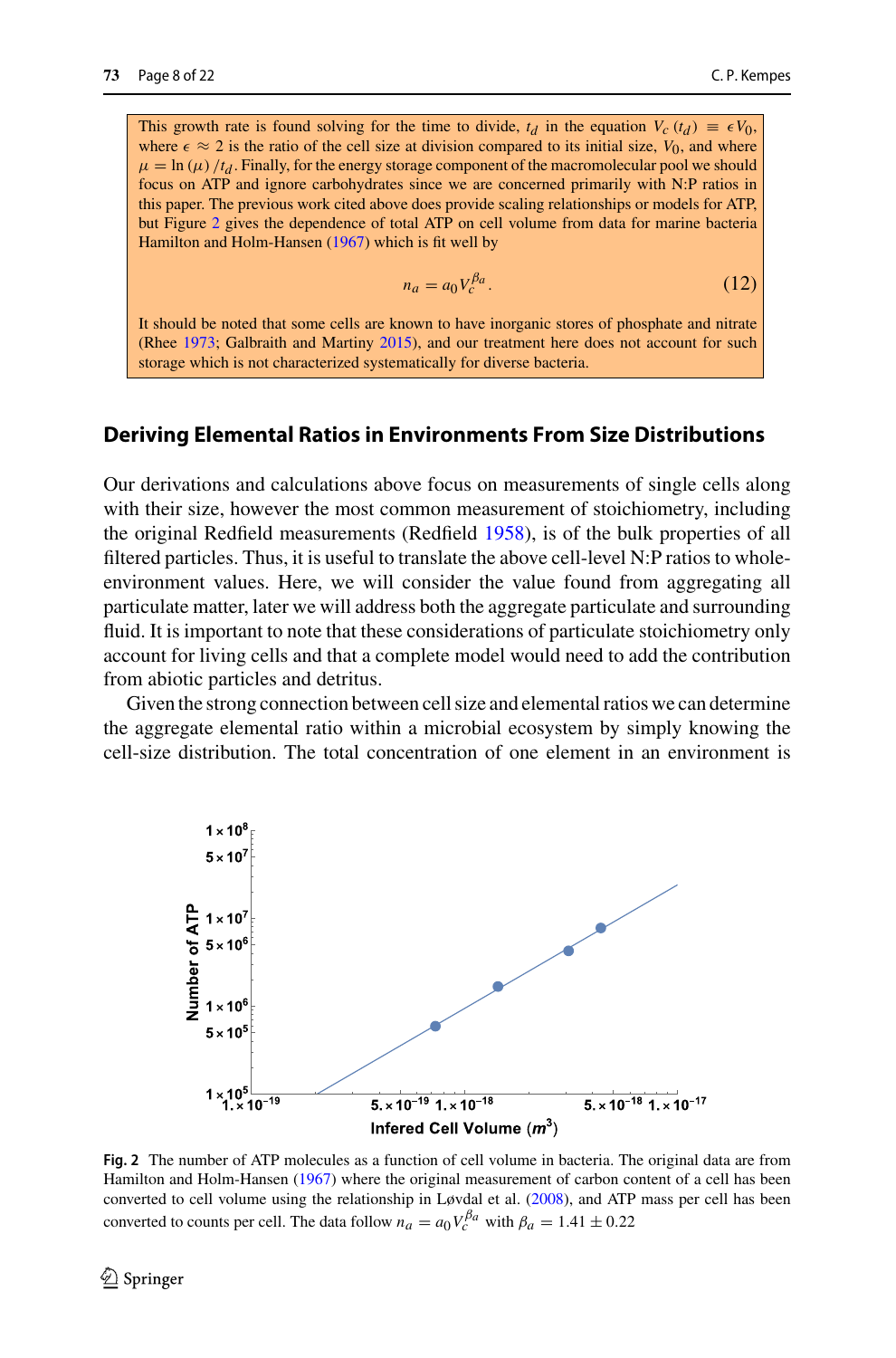given by

<span id="page-8-0"></span>
$$
E_{tot} = \int_{V_{min}}^{V_{max}} E(V_c) \, \mathcal{N}(V_c) \, dV_c \tag{13}
$$

where  $\mathcal{N}(V_c)$  (*cells*/ $m^3$  per increment of cell size) is the concentration of individuals of size  $V_c$  in the environment (note that this equation holds for concentrations or frequencies of individuals), and *Vmin* and *Vmax* give the smallest and largest sizes, respectively.

To compare the elemental ratios we must first specify the frequency of individuals of different size. The distribution of individual sizes, often referred to as the sizespectrum, has been previously investigated in detail (e.g. Sheldon and Parson[s](#page-21-12) [1967](#page-21-12); Cavender-Bares et al[.](#page-19-22) [2001;](#page-19-22) Cuesta et al[.](#page-19-23) [2018;](#page-19-23) Ward et al[.](#page-21-13) [2012](#page-21-13); Taniguchi et al[.](#page-21-14) [2014;](#page-21-14) Irwin et al[.](#page-20-16) [2006](#page-20-16)), and is observed to follow a variety of functional forms. One commonly observed relationship is a negative power law between cell size and abundance in an environment of the form  $\mathcal{N}(V_c) = CV_c^{-\alpha}$ , where (Cavender-Bares et al[.](#page-19-22) [2001\)](#page-19-22) showed that exponents typically vary between  $\alpha = -0.95$  and  $\alpha = -1.35$ using logarithmic binning (see Fig. [3b](#page-9-0) for an example abundance relationship).

Using a logarithmically-binned discrete version of Eq. [13](#page-8-0) with the elemental relationships  $E(V_c)$  from the previous section, and taking  $\mathcal{N}(V_c) = CV_c^{-\alpha}$  we can explore the range of elemental ratios as a function of  $\alpha$ , where the value of  $\alpha$  adjusts which cell sizes are being more heavily weighted in the integral. More specifically,  $\alpha = 0$  weights all cell sizes equally, more negative exponents increasingly weight smaller cells, and more positive exponents increasingly weight larger cells. In Fig. [3a](#page-9-0) we have plotted the range of elemental ratios as a function of  $\alpha$ , where we find that only certain size distributions would produce values close to the typical Redfield ratio at the scale of an entire environment. Specifically, for  $\alpha < 0$ , we find values that vary between 5:1 and 15:1 in the N:P ratio. The values most closely match the Redfield ratio of 16:1 for  $\alpha = -1.35$  which differs slightly from the best fit exponent of  $\alpha = -1.07 \pm 0.05$  $\alpha = -1.07 \pm 0.05$  $\alpha = -1.07 \pm 0.05$  (Cavender-Bares et al. [2001](#page-19-22)) (Fig. [3b](#page-9-0)). However, it should be noted that characterizing the distributions of cell sizes as a power law is a simplification of more complicated distributions which often have a maximum abundance at an intermediate size (Sheldon and Parson[s](#page-21-12) [1967;](#page-21-12) Cavender-Bares et al[.](#page-19-22) [2001](#page-19-22)). The maximum abundance can be seen at the far left of Fig. [3b](#page-9-0) where the peaked function is well approximated by a piecewise power law with a positive exponent on the left and negative exponent on the right. If we use the exact empirical function for  $\mathcal{N}(V_c)$  over the range of bacterial sizes we calculate an N:P of 12.84 for gram-negative bacteria and 14.65 for gram-positive bacteria, which closely match the Redfield ratio.

These results show that our procedure generates *a priori* expectations of wholeenvironment stoichiometries from particle-size distributions and known organism physiology, and could be generalized to any distribution of cell sizes and any systematic physiology (e.g. presently unknown living systems that use a set of P and N-containing biomolecules different than Earth's proteins and nucleic acids). Even without generalizing physiology the variation in size distribution leads to a variety of total biomass N:P ratios. No single ratio can be relied on as a distinct biosignature.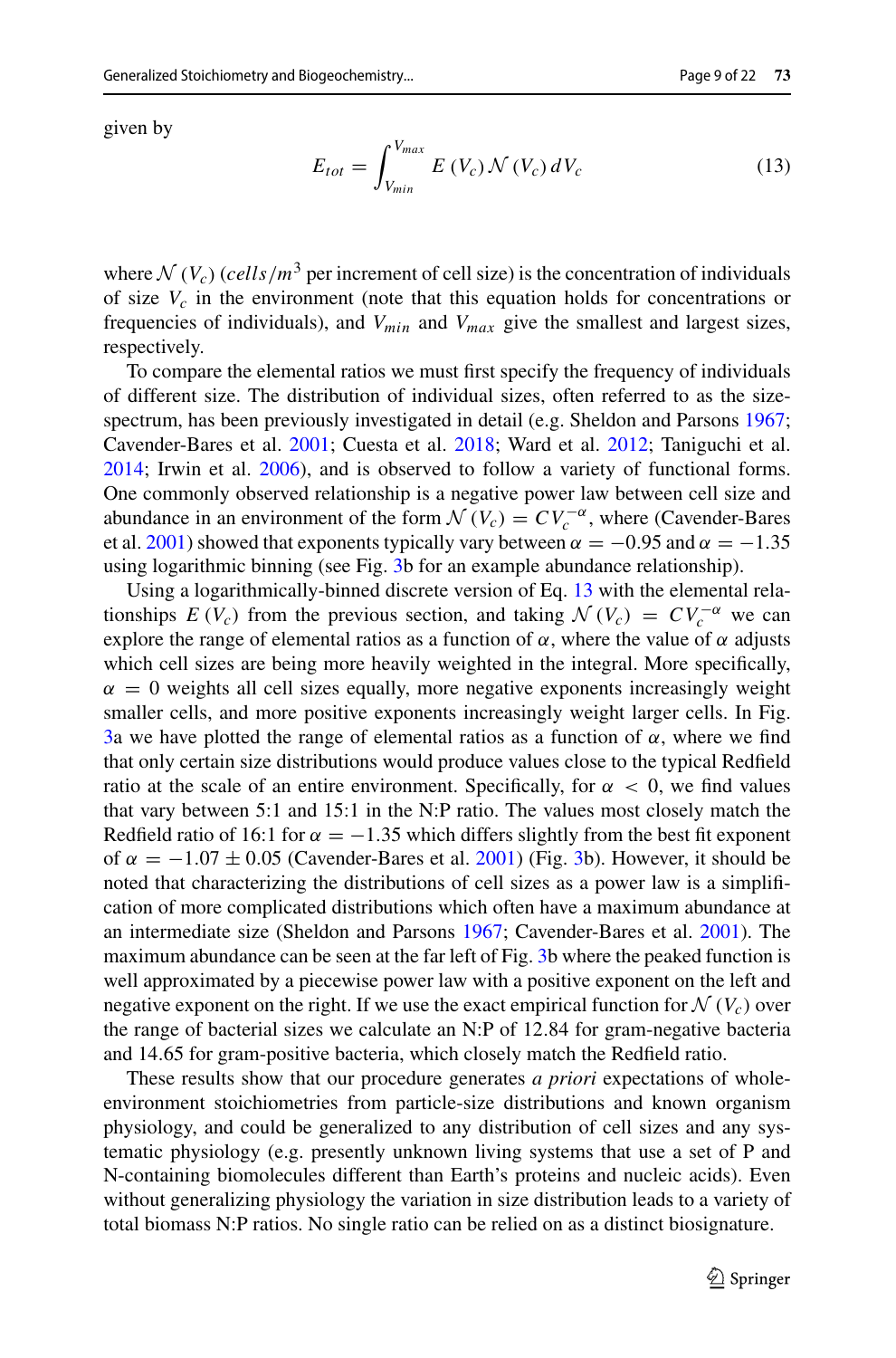

<span id="page-9-0"></span>**Fig. 3 a** Elemental ratios for an entire ecosystem given a cell size distribution characterized by  $\mathcal{F} \propto V_c^{-\alpha}$ where  $\mathcal F$  is frequency and  $V_c$  is cell size. The dashed lined is the standard Redfield N:P ratio of 16:1. The black curve is for gram-negative bacteria and gray is for gram-positive bacteria. For reference, **b** gives a measured size spectrum from Cavender-Bares et al[.](#page-19-22) [\(2001\)](#page-19-22) with a fitted exponent of  $\alpha = -1.07 \pm 0.05$ . Here the size bin is defined by  $i \leq \log_{10} V_c < i + \Delta$  with *i* taken in steps of  $\Delta = 0.10$ . The comprehensive data from Cavender-Bares et al[.](#page-19-22) [\(2001\)](#page-19-22) show exponents that vary between  $\alpha = -0.95$  and  $-1.35$ . In **a** we used a discrete logarithmic summation to obtain total N and P concentrations.

# **Generalized Physiological and Ecological Models of Biogeochemistry**

Thus far we have seen that strong trends in N:P with particle size could be an indicator of life, but that the total stoichiometric ratio of all biomass (filtered particles) does not have a single reliable value as a biosignature because this depends on the distribution of cell sizes. This approach also considers the entire set of particulate matter in isolation without considerations of environmental conditions. We need measurements that assess the "livingness" of a particular sample in the context of its environment, and one possibility is to simultaneously measure both the particulate and environmental (fluid) stoichiometries. It is also important to consider that macromolecular and elemental abundances in cells change as cells acclimate to environmental constraints, where there are known physiological optima based on environmental conditions (Burmaste[r](#page-19-24) [1979](#page-19-24); Leg[o](#page-20-17)vić and Cruzado [1997;](#page-20-17) Klausmeier et al[.](#page-20-7) [2004a,](#page-20-7) [b](#page-20-8), [2007](#page-20-18), [2008](#page-20-9)), and which is the topic of the following chemostat models for microbial life living in aquatic environments.

A variety of efforts have shown how steady-state elemental ratios can be derived from physiological models coupled to flow rates in an environment (Legović and Cruzad[o](#page-20-17) [1997](#page-20-17); Klausmeier et al. [2004a,](#page-20-7) [b](#page-20-8), [2007](#page-20-18), [2008\)](#page-20-9). These chemostat models contain the simplest components of a biogeochemical model: the influx of inorganic nutrients, consumption and transformation of nutrients into cellular materials as cells grow, and the loss of both biomass and inorganic nutrients from the system. Such models are typically written as

$$
\frac{dR_i}{dt} = a\left(R_{i,0} - R_i\right) - f_i\left(R_i\right)\mathcal{N} \tag{14}
$$

$$
\frac{dQ_i}{dt} = f_i(R_i) - \mu(\vec{Q})Q_i
$$
\n(15)

$$
\frac{dN}{dt} = \mu(\vec{Q})N - mN\tag{16}
$$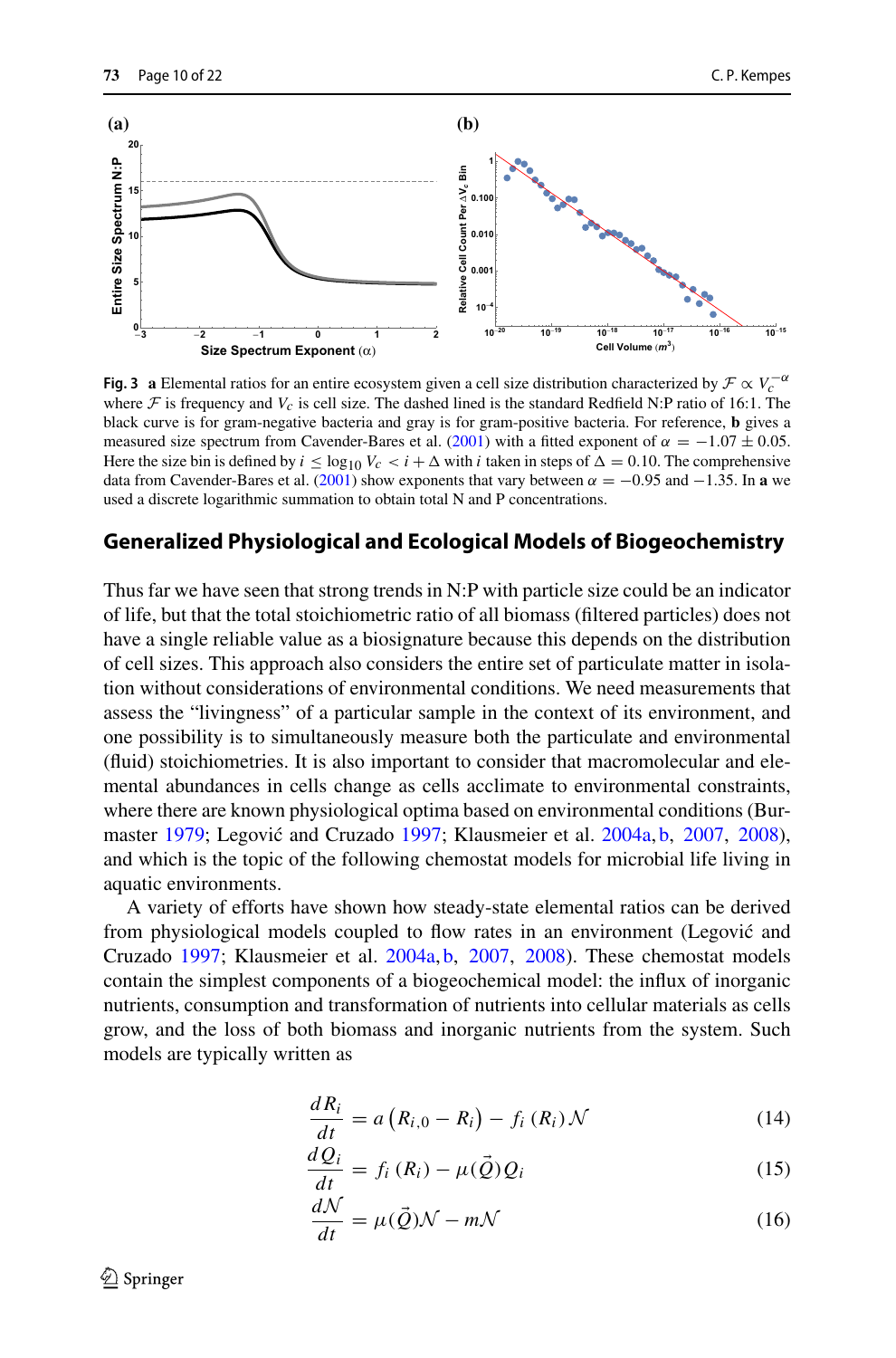where  $\mu(Q)$  is the growth rate as a function of all of the existing elemental quotas (cellular quantities), and is typically given by

<span id="page-10-0"></span>
$$
\mu(\vec{Q}) = \mu_{\infty} \min\left(1 - \frac{Q_{1,min}}{Q_1}, 1 - \frac{Q_{2,min}}{Q_2}, ..., 1 - \frac{Q_{q,min}}{Q_q}\right) \tag{17}
$$

where  $q$  is the t[o](#page-20-17)tal number of limiting elements (Legović and Cruzado [1997](#page-20-17); Klausmeier et al[.](#page-20-7) [2004a,](#page-20-7) [b,](#page-20-8) [2007,](#page-20-18) [2008](#page-20-9)). The function *fi* (*Ri*) is the uptake rate for a given nutrient. The terms  $Q_i$ ,  $\mu_{\infty}$ , and  $f_i(R_i)$  are all known to systematically change with cell size (see  $Box\ 1$ ), where commonly the uptake function is given by

$$
f_i = U_{max} \frac{R_i}{K_i + R_i}
$$
 (18)

given the half-satu[r](#page-19-24)ation constant  $K_i$  and the maximum uptake rate  $U_{max}$  (Burmaster [1979\)](#page-19-24). In this model *a* is the flow rate of the system, which affects both the inflow of nutrients from outside the system where  $R_{i,0}$  is the concentration outside the system, and the loss of the nutrients from the system. Similarly, *m* is the mortality rate of the cells and is often taken to be equal to the flow rate *a* (Klausmeier et al[.](#page-20-7) [2004a,](#page-20-7) [b,](#page-20-8) [2007,](#page-20-18) [2008\)](#page-20-9). In this system one nutrient is typically limiting because of the minimum taken in Eq. [17,](#page-10-0) and thus the equilibria of the system are typically dictated by the exhaustion and limitation of one nutrient. Previous work has shown that growth can be maximized in this framework by considering the allocation of resources to different cellular machinery, and that this leads to two optimum physiologies, one where maximum growth rate is optimized, and another where all of the resource equilibrium values are simultaneously minimized leading to resource colimitation and neutral competitiveness with all other species (Klausmeier et al[.](#page-20-7) [2004a,](#page-20-7) [b\)](#page-20-8).

In this model the steady-state biomass,  $\mathcal{N}^*$ , limiting resource,  $R^*$ , and quota of the limiting resource,  $Q^*$ , are given by

$$
\mathcal{N}^* = \frac{a (R_{in} - R^*) (\mu_\infty - m)}{Q_{min} \mu_\infty m}
$$
(19)

$$
R^* = \frac{Q_{min}m\mu_{\infty}K}{U_{max}(\mu_{\infty}-m) - Q_{min}\mu_{\infty}m}
$$
(20)

$$
Q^* = Q_{min} \frac{\mu_{\infty}}{\mu_{\infty} - m},
$$
\n(21)

(Leg[o](#page-20-17)vić and Cruzado [1997;](#page-20-17) Klausmeier et al[.](#page-20-7)  $2004a$ , [b,](#page-20-8)  $2007$ ,  $2008$ ) where, for extant life, the physiological features are known to depend on size according to

$$
U_{max} = U_0 V_c^{\zeta} \tag{22}
$$

$$
K = K_0 V_c^{\beta} \tag{23}
$$

$$
Q_{min} = Q_0 V_c^{\gamma} \tag{24}
$$

$$
\mu_{\infty} = \mu_0 V_c^{\eta}.
$$
\n(25)

 $\mathcal{D}$  Springer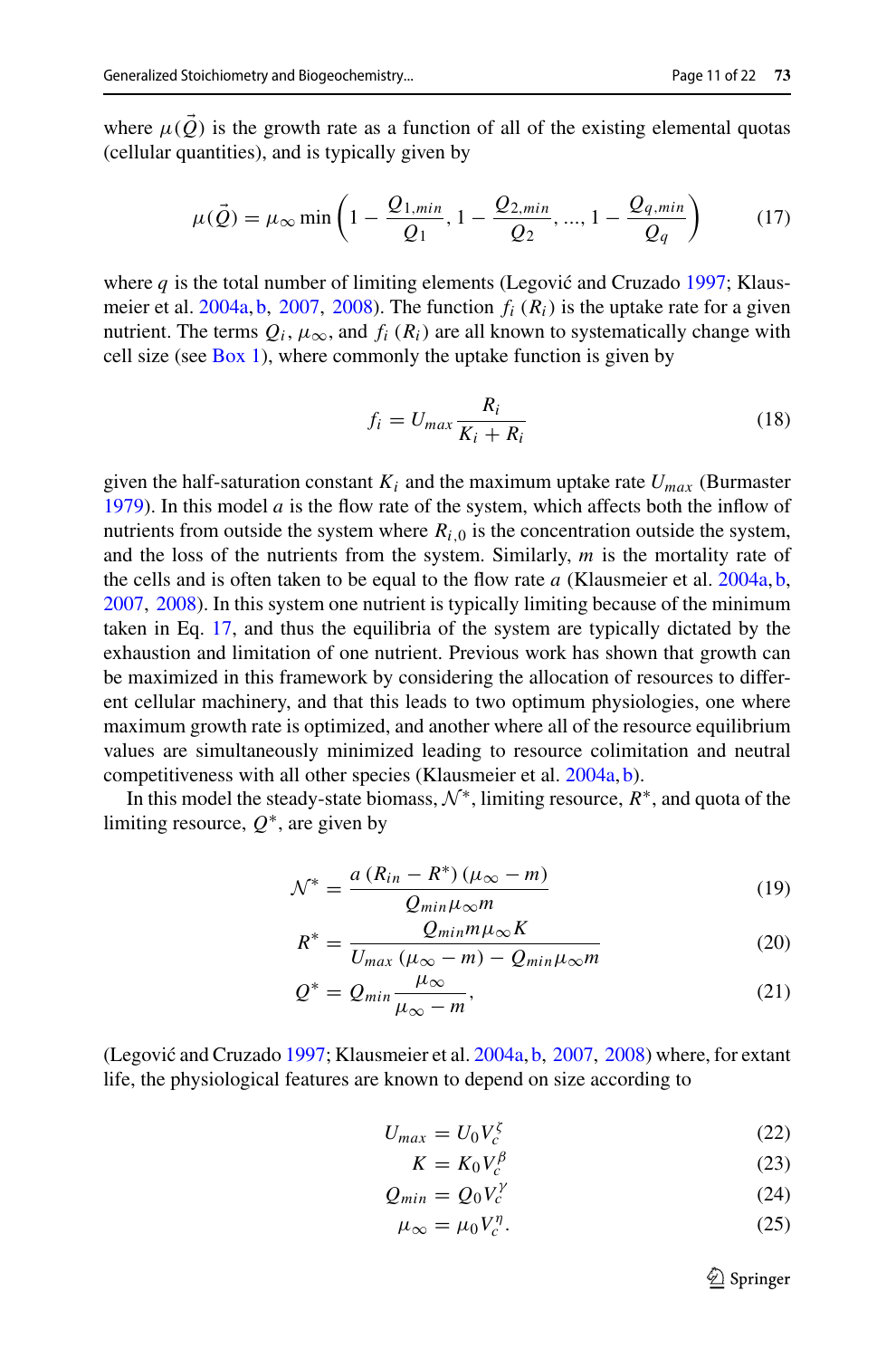where the empirical values for the exponents and normalization constants are provided in [Box 2.](#page-11-0) Given these general physiological scaling relationships the steady states are

$$
\mathcal{N}^*(V_c) = \frac{a (R_{in} - R^*) (\mu_0 V^{\eta} - m)}{m Q_0 \mu_0 V^{\gamma + \eta}}
$$
(26)

$$
R^*(V_c) = \frac{mQ_0\mu_0K_0V^{\gamma+\eta+\beta}}{U_0V^{\zeta}(\mu_0V^{\eta}-m) - mQ_0\mu_0V^{\gamma+\eta}}
$$
(27)

$$
Q^*(V_c) = \frac{Q_0 \mu_0 V^{\gamma + \eta}}{\mu_0 V^{\eta} - m}
$$
 (28)

where it is important to note that these equations provide results for a single cell size considered in isolation. Below we first consider how these functions change due to cell size using known physiological scaling and then general exponents, and then we derive an ecosystem-level perspective from these results and discuss potential biosignatures under a range of exponent values.

## <span id="page-11-0"></span>**Box 2 Standard scaling relationships for physiological features**

A wide variety of organism features are known to depend on overall size for various taxa (e.g. Andersen et al[.](#page-19-9) [2016](#page-19-9); Brown et al[.](#page-19-10) [2004](#page-19-10); West and Brow[n](#page-21-5) [2005;](#page-21-5) Savage et al[.](#page-21-6) [2004\)](#page-21-6), including the key features for biogeochemical considerations (Edwards et al[.](#page-19-13) [2012;](#page-19-13) Litchman et al[.](#page-20-19) [2007](#page-20-19); Verdy et al[.](#page-21-15) [2009](#page-21-15)). The physiological features of the coupled model are given by

|                                                                                         |                  | Nitrogen                                      | Phosphorous              |
|-----------------------------------------------------------------------------------------|------------------|-----------------------------------------------|--------------------------|
| $U_{max} = U_t V_c^{5t}$                                                                | $\zeta_t = 0.67$ | $U_t = 1.04 \times 10^4$                      | $U_t = 3.77 \times 10^2$ |
| $K = K_t V_c^{\beta_t}$                                                                 | $\beta_t = 0.27$ | $K_t = 1.23 \times 10^4$                      | $K_t = 4.40 \times 10^2$ |
| $Q_{min} = Q_t V_c^{\gamma_t}$                                                          | $v_t = 0.77$     | $Q_t = 9.85 \times 10^4$                      | $Q_t = 3.56 \times 10^3$ |
| $\mu_{\infty} = \mu_t V_c^{\eta_t}$                                                     |                  | $\eta_t = 0.65$ $\mu_t = 4.02 \times 10^{12}$ |                          |
| the 4 orthogoint indicates that these age the Imamu values for ortant Towers life. It a |                  |                                               |                          |

where the *t* subscript indicates that these are the known values for extant Terran life. It should be noted that these values are for eukaryotic organisms compared with the earlier physiological models for bacteria.

#### **Single-species Biogeochemistry for Extant Life**

The above model provides a simple but general biogeochemical system where cellular physiology is coupled to an environment, and can be deployed to address ecosystems of various ecological complexity. First we consider the case where an environment is dominated by a single species, which would correspond to the measurement of a consistent particle size in our framework. Taking the known physiological scaling relationships for extant life [\(Box 2\)](#page-11-0) we find that the size of the organism has a strong effect on the stoichiometric ratios of both the particles and fluid. Figure [4](#page-12-0) gives the steady state N:P of cells as a function of steady state environmental N:P and cell size. The variation in the steady-state environmental and cellular N:P was achieved by varying the inflow concentrations  $R_{i,0}$ .

We find that the largest cells will show the greatest deviation from the environmental concentration for most environmental ratios. Differences between the fluid and particle stoichiometry may define a biosignature, and these will be most noticeable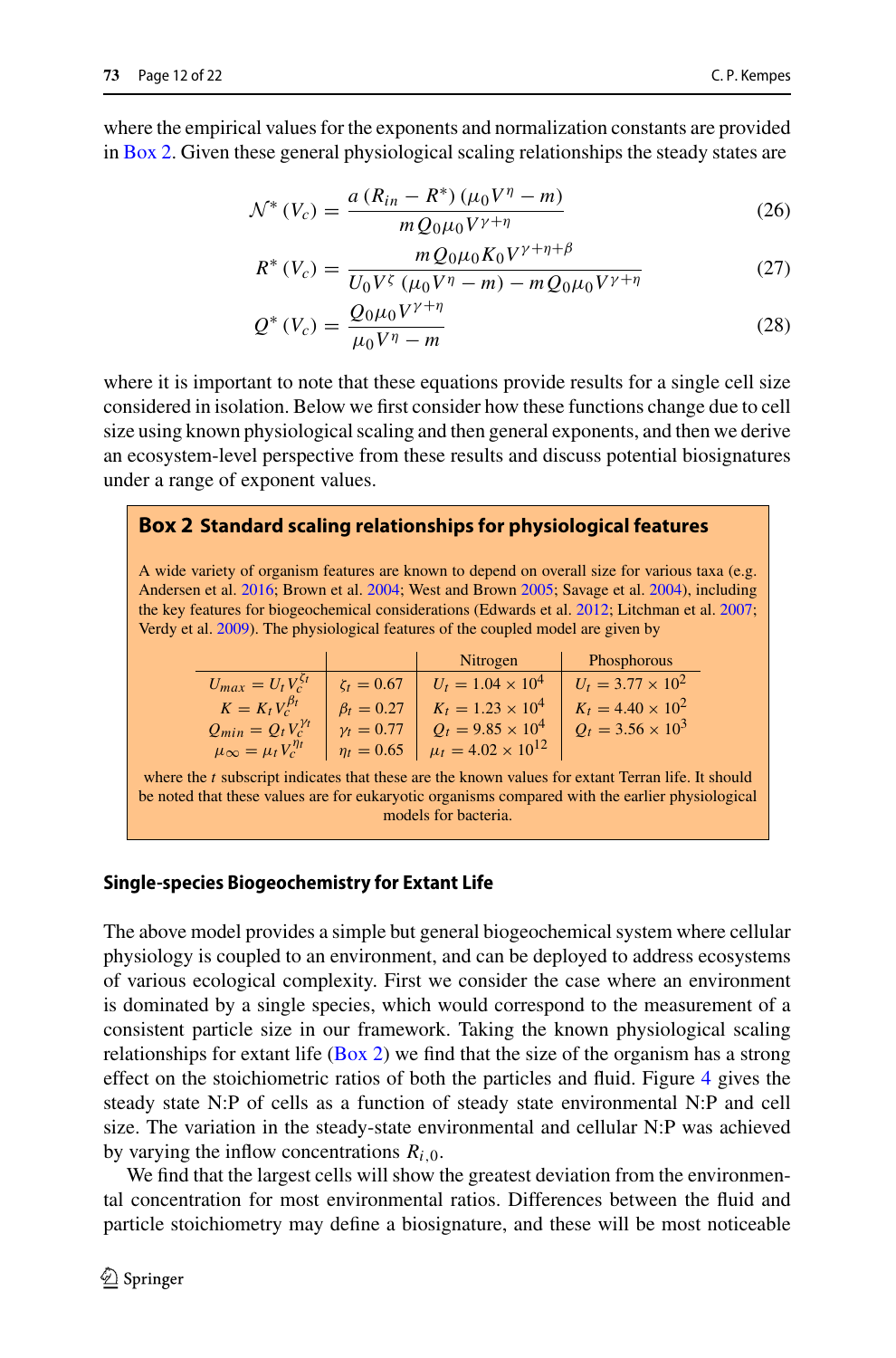

<span id="page-12-0"></span>**Fig. 4 a** Elemental ratios within cells as a function of the environmental ratio and cell size (dark blue is the smallest and light yellow is the largest cells), where the ecosystem is composed of only a single cell size. The dashed line is the one-to-one line. **b** The differences between cell stoichiometric ratios and the environment as a function of the nitrogen inflow,  $N_{in}$ , which is also the parameter being varied in **a** 

for environments dominated by the largest cells. It should be noted that these results d[epend](#page-11-0) [on](#page-11-0) [the](#page-11-0) [specific](#page-11-0) [scaling](#page-11-0) [relationships](#page-11-0) [of](#page-11-0) [the](#page-11-0) [physiological](#page-11-0) [features](#page-11-0) [given](#page-11-0) [in](#page-11-0) Box 2, which could greatly vary for life beyond Earth and are even known to vary across taxa for extant Terran life (DeLong et al[.](#page-19-12) [2010;](#page-19-12) Kempes et al. [2012\)](#page-20-1).

#### **Generalized ecosystem biogeochemistry**

The above coupling of cells to an environment considers a biogeochemical dynamic with only a single species that is characterized by a given cell size. This is the most rudimentary possibility for an ecosystem and is generally unlikely, but considering the full range of possibilities for life in the universe, could be of relevance to particular astrobiological contexts such as environments with low energy flux and characterized by a single resource limitation. However, we would like to expand this perspective to more complicated ecosystems with greater diversity as represented by a variety of cell sizes.

Classic resource competition theory in equilibrium (e.g. Tilma[n](#page-21-16) [1982](#page-21-16); Levi[n](#page-20-20) [1970](#page-20-20); Hutchinso[n](#page-20-21) [1953](#page-20-21), [1957](#page-20-22); Volterr[a](#page-21-17) [1927,](#page-21-17) [1931](#page-21-18)) indicates that for multiple species, in our case multiple cell sizes, to coexist on a single limiting resource they must all share the same  $R^*$  value. This is not naturally the case given the physiological scaling relationships outlined above, or the unlikelihood that many species will have identical physiological parameter values. In general, at most *x* number of species can coexist i[n](#page-20-20) equilibrium if there are  $x$  independent limiting factors (Levin [1970\)](#page-20-20), and in our framework we can adjust the mortality rate, *m*, to abstractly represent the combination of many factors and to obtain coexistence. This adjustment could be the consequence of a variety of other factors such as variable predation, sinking rates, phage susceptibility,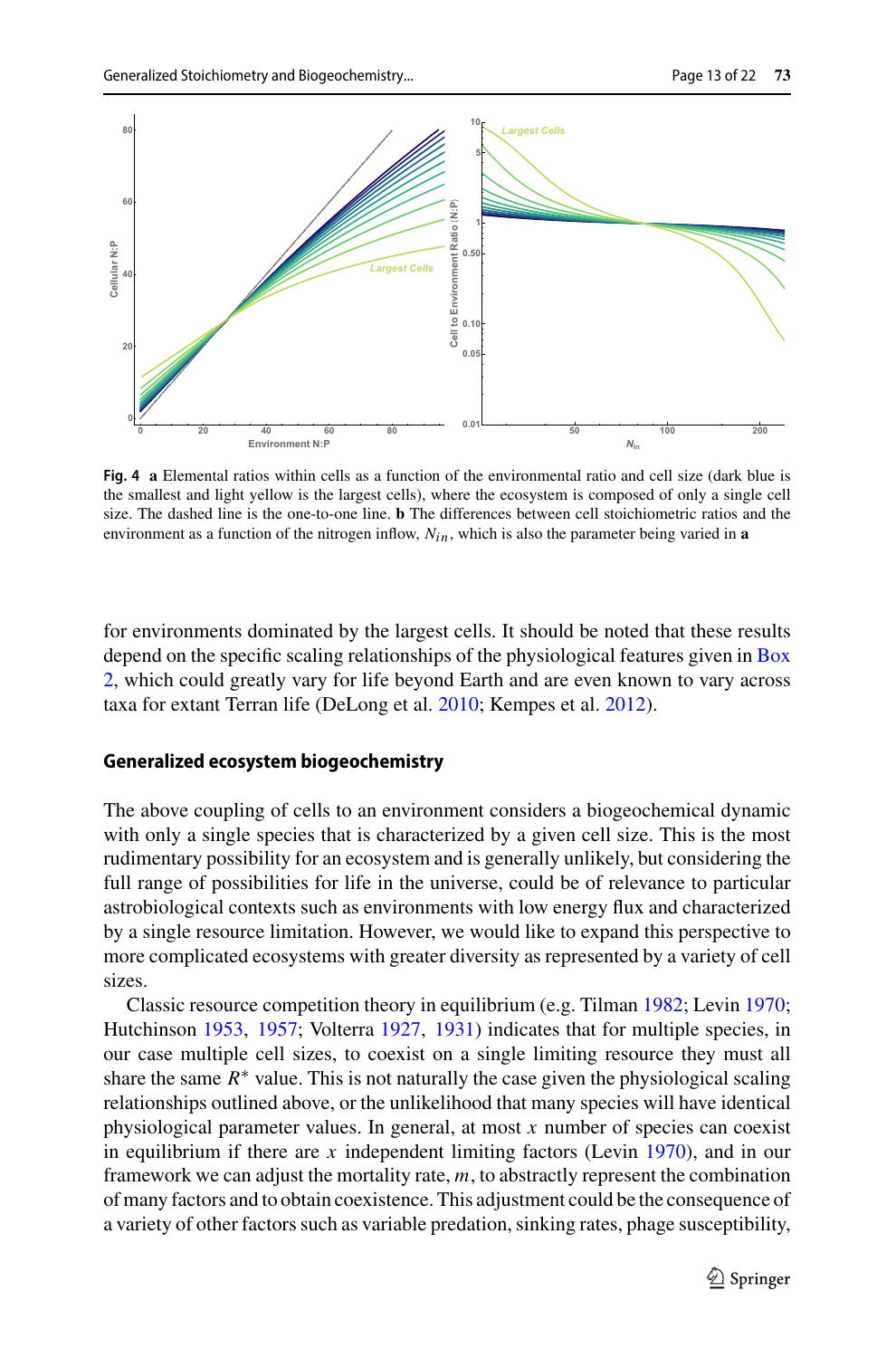or intrinsic death. For our purposes this approach allows us to obtain a spectrum of cell sizes in connection with our earlier focus.

To enforce coexistance we take  $R^*(V_c) = R_c$ , where  $R_c$  is a constant, in which case the required mortality rate is given by

$$
m = \frac{R_c U_{max} \mu_{\infty}}{R_c U_{max} + Q_{min} \mu_{\infty} (K + R_c)}
$$
(29)

$$
= \frac{R_c U_0 \mu_0 v^{\zeta + \eta}}{R_c U_0 v^{\zeta} + Q_0 \mu_0 v^{\gamma + \eta} \left( R_c + K_0 v^{\beta} \right)}.
$$
(30)

This function for *m* should be seen as the consequence of the complicated evolutionary dynamics of many species living in a coupled ecosystem where prey and predator traits have evolved over time and new effective niches have emerged. It should also be noted *m* is now size dependent compared with being set to constant value which was the case for the earlier results.

Our mortality relationship can be incorporated into  $\mathcal{N}^*$  to give the scaling of biomass concentration for each cell size:

$$
\mathcal{N}^*(V_c) = \frac{a (R_{in} - R_c) V_c^{-\zeta} (R_c + K_0 v^{\beta})}{R_c U_0}.
$$
 (31)

This result has two important limits, where either the half-saturation constant is much smaller than the equilibrium value of nutrient in the environment,  $K_0v^{\beta} \ll R_c$ , or is much bigger than this environmental concentration, which leads to

$$
\mathcal{N}^*(v) = \begin{cases} \propto V_c^{-\zeta} & K_0 V_c^{\beta} \ll R_c \\ \propto V_c^{\beta - \zeta} & K_0 V_c^{\beta} \gg R_c \end{cases}
$$
(32)

These two relationships provide nice bounds on the scaling of  $N$  given the underlying physiological dependencies.

Similarly, the quota is given by

$$
Q^* = Q_0 V_c^{\gamma} + \frac{R_c v^{\zeta - \eta} U_0}{\mu_0 (R_c + K_0 v^{\beta})}.
$$
\n(33)

which implies that the ratio of particle to fluid elemental abundance for the limiting nutrient is the following function of cell size

<span id="page-13-0"></span>
$$
\frac{\mathcal{N}^* Q^*}{R^*} = \begin{cases} \frac{a(R_{in} - R_c) \left( Q_0 V_c^{\gamma - \zeta} + \frac{U_0 V_c^{-\eta}}{\mu_0} \right)}{R_c U_0} & K_0 V_c^{\beta} \ll R_c\\ \frac{a(R_{in} - R_c) \left( K_0 Q_0 \mu_0 V_c^{\beta + \gamma - \zeta} + R_c U_0 V_c^{-\eta} \right)}{R_c^2 U_0 \mu_0} & K_0 V_c^{\beta} \gg R_c \end{cases} \tag{34}
$$

This relationship is similar to the types of results shown in Fig. [4,](#page-12-0) but gives the ratio between cell and environment concentrations for a single element of interest (rather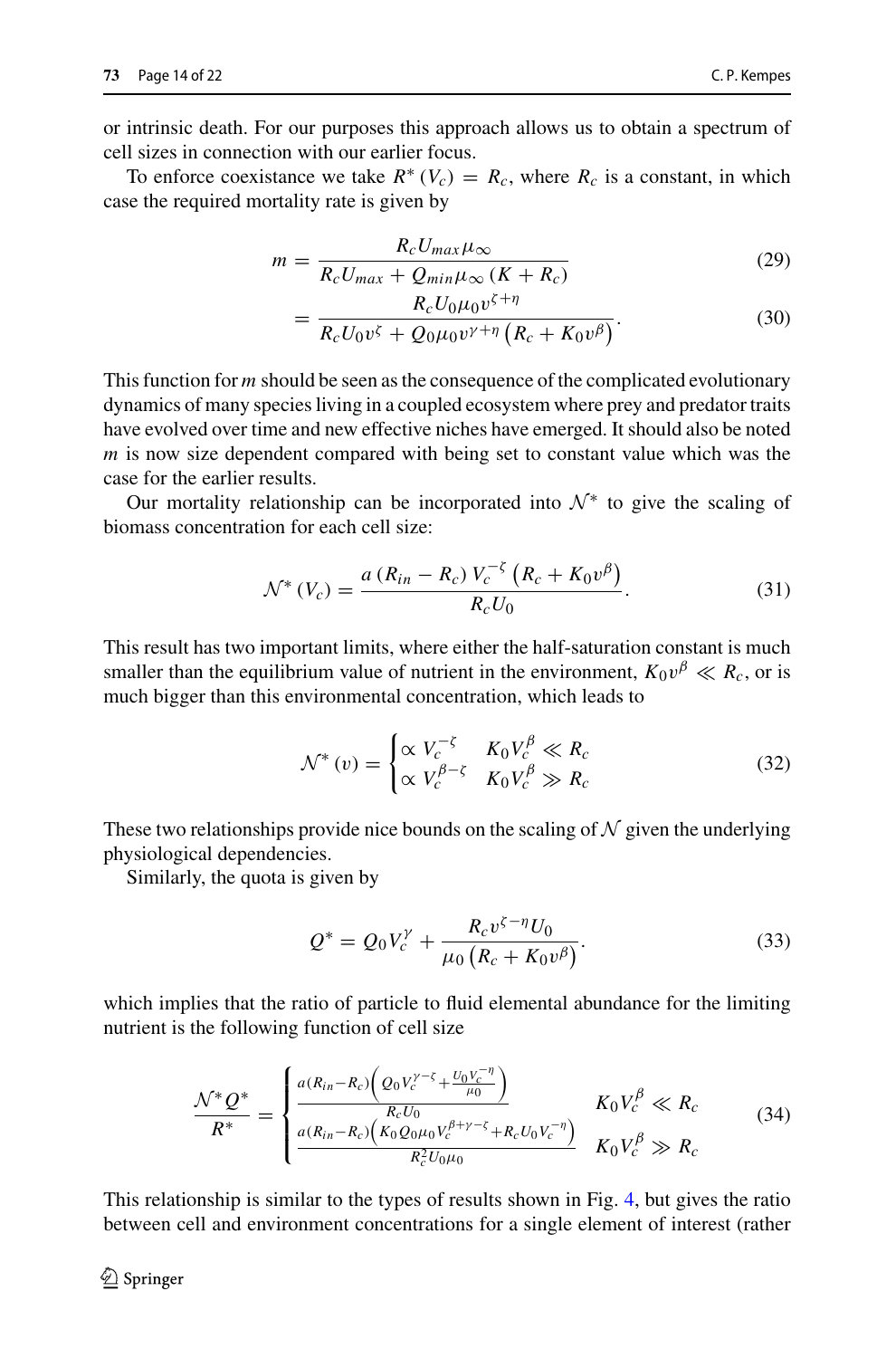than as comparisons of ratios of elements), and importantly, does so under the constraints of coexistence. This result leads to particular biosignature possibilities when measuring only a single element, and does so for the more realistic ecosystem conditions of coexistence. If we measure the particle size distribution in an environment, then this is enough to specify the value of  $\alpha = -\zeta$  or  $\alpha = \beta - \zeta$  from Eq. [34,](#page-13-0) leaving us with  $\gamma$  and  $\eta$  to determine the element ratio scaling between cells and the environment as a function of particle size.

From a biosignatures perspective, the most ambiguous measurement would be particles that perfectly mirror the environmental stoichiometry where  $N^*Q^*/R^*$  equals a constant for all particle sizes. In the first limit,  $K_0 V_c^{\beta} \ll R_c$ , this would require  $\zeta = \gamma = -\alpha$  and  $\eta = 0$ . This result would imply that the quota and uptake rates would need to scale with the same exponent and as the negative value of the size exponent, both of which are consistent with the observations of [Box 2](#page-11-0) and Fig. [3b](#page-9-0) for extant life. However, this result also requires that there would be no change in growth rate with cell size, which is very unlikely from a variety of biophysical arguments.

In the second limit,  $K_0 V_c^{\beta} \gg R_c$ , a constant value of  $N^*Q^*/R^*$  requires that  $\zeta - \beta = \gamma = -\alpha$  and  $\eta = 0$ . Again the absence of changes in growth rate connected with  $\eta = 0$  is unlikely. In addition, under this scenario the difference in the uptake and half-saturation scaling, represented by  $\zeta - \beta$ , must equal the scaling of the quota and take the opposite value as the size-spectrum scaling, which is a combination that is not consistent with extant life and is a very special case in general. Thus, under both limits  $N^*Q^*/R^*$  is unlikely to have a constant value as a function of cell size, and an observed scaling in this ratio forms a likely biosignature.

This potential biosignature still requires one to measure the cell-size spectrum in detail, which may be challenging in certain settings or with certain devices. However, these relationships can be easily translated into an aggregate ecosystem-level measurement by averaging over all coexisting cells, where the average is given by

$$
\left\langle \frac{\mathcal{N}^* \mathcal{Q}^*}{R^*} \right\rangle = \frac{1}{V_{max} - V_{min}} \int_{V_{min}}^{V_{max}} \frac{\mathcal{N}^* \left( V \right) \mathcal{Q}^* \left( V \right)}{R^*} dV \tag{35}
$$

$$
= \frac{a (R_{in} - R_c) V_c \left( \frac{R_c U_0 V_c^{-\eta}}{1 - \eta} + \frac{R_c Q_0 \mu_0 V_c^{\gamma - \zeta}}{1 + \gamma - \zeta} + \frac{Q_0 K_0 \mu_0 V_c^{\beta + \gamma - \zeta}}{1 + \beta + \gamma - \zeta} \right)}{(V_{max} - V_{min}) R_c^2 U_0 \mu_0}
$$
 (36)

which, considering the two approximations for  $N$ , becomes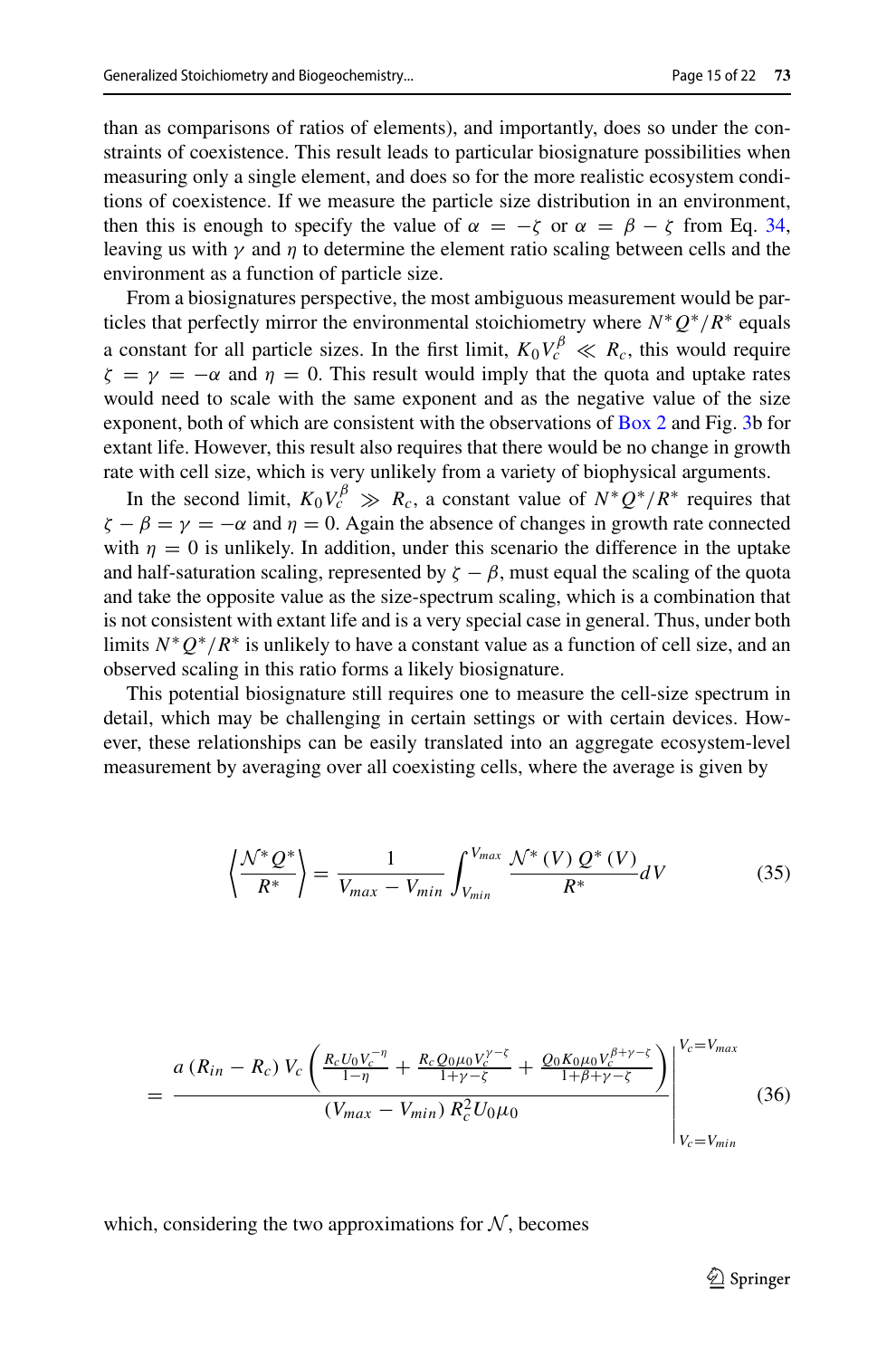$$
\left\langle \frac{\mathcal{N}^* \mathcal{Q}^*}{R^*} \right\rangle = \begin{cases} \frac{a(R_{in} - R_c) V_c \left( \frac{U_0 V^{-\eta}}{\mu_0 (1 - \eta)} + \frac{Q_0 V_c^{\gamma - \zeta}}{1 + \gamma - \zeta} \right)}{(V_{max} - V_{min}) R_c U_0} \Big|_{V_c = V_{min}}^{V_c = V_{max}} & K_0 V_c^{\beta} \ll R_c\\ \frac{a(R_{in} - R_c) V_c \left( \frac{R_c U_0 V_c^{-\eta}}{1 - \eta} + \frac{Q_0 K_0 \mu_0 V_c^{\beta + \gamma - \zeta}}{1 + \beta + \gamma - \zeta} \right)}{(V_{max} - V_{min}) R_c^2 U_0 \mu_0} \Big|_{V_c = V_{min}}^{V_c = V_{max}} & K_0 V_c^{\beta} \gg R_c \end{cases} (37)
$$

*Vc*=*Vmax*

To fully specify this community level ratio for generalized life we need to constrain the normalizations constants,  $Q_0$ ,  $k_0$ ,  $U_0$ , and  $\mu_0$  given any choice of the exponents. A reasonable way to determine the values of these constants is to match the generalized rates to the observed Terran rates from [Box 2](#page-11-0) at a particular reference size,  $V_r$ , which leads to

$$
U_0 = U_t V_r^{\zeta_t - \zeta} \tag{38}
$$

$$
K_0 = K_t V_r^{\beta_t - \beta} \tag{39}
$$

$$
Q_0 = Q_t V_r^{\gamma_t - \gamma} \tag{40}
$$

$$
\mu_0 = \mu_t V_r^{\eta_t - \eta}.\tag{41}
$$

After calibrating the constants to an intermediate cell size of  $V_r = 10^{-18}$  (m<sup>3</sup>), Fig. [5](#page-16-0) gives the community level  $\langle N^*Q^*/R^* \rangle$  as a function of the scaling exponents. When  $K_0 v^{\beta} \ll R_c$  the size exponent  $\alpha$  specifies  $-\zeta$ , and when  $K_0 v^{\beta} \gg R_c$  then  $\alpha$  specifies  $\beta - \zeta$ . In both approximations we plot  $\langle \mathcal{N}^*Q^*/R^* \rangle$  as a function of  $\eta$  and  $\gamma$  for a range of  $\alpha$  values.

We find that typically  $\langle \mathcal{N}^* Q^* / R^* \rangle$  differs from 1 for a wide range of  $\alpha$ ,  $\eta$  and γ values. This is true under both limits. For fixed values of α the  $\langle N^*Q^*/R^* \rangle = 1$ line is a closed curve as a function of  $\eta$  and  $\gamma$  (Fig. [5\)](#page-16-0). This curve defines the regime within which it is possible to find  $\langle \mathcal{N}^*Q^* / R^* \rangle = 1$  for any value of either  $\eta$  and  $\gamma$ , and this region covers a wide range of exponent values. However, the known values of  $\eta$  and  $\gamma$  for extant life occur fairly far from this curve and would show elemental concentrations that are distinguishable from the environment. It is likely that the full range of  $\alpha$ ,  $\eta$  and  $\gamma$  combinations explored here are precluded for biophysical reasons, but this requires more detailed work in the future. Finally, it is important to note that most  $\alpha$ ,  $\eta$  and  $\gamma$  combinations would yield cell-to-environment ratios that significantly differ from 1, and that the gradients are very steep around the  $\langle N^*Q^*/R^* \rangle = 1$  line. Thus, it is a fairly safe assumption that the elemental abundances of cells should differ from the environment as this would be the expectation for physiological scaling chosen at random.

## **Box 3 Summary of potential biosignatures**

- 1. Systematic shifts in stochiometry with particle size
- 2. Particle sizes that follow a power law distribution for abundance
- 3. Systematic shifts in the ratio of particle to fluid elemental abundance as a function of particle size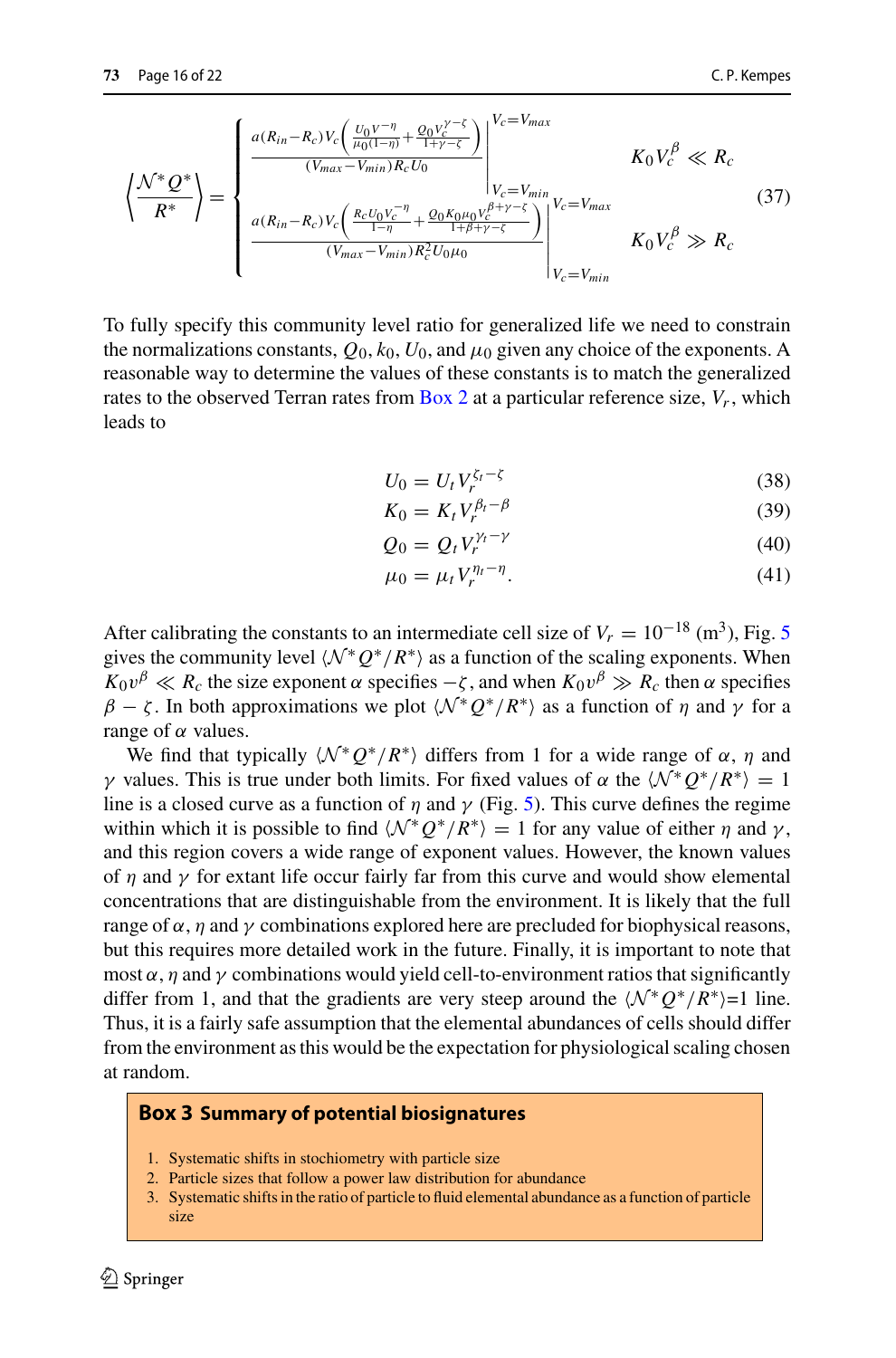

<span id="page-16-0"></span>**Fig. 5** The ratio of the cellular to environmental nitrogen,  $(N^*Q^*/R^*)$ , as function of the size spectrum exponent  $\alpha$ , the minimum quota (cellular requirement) scaling exponent,  $\gamma$ , and the growth rate scaling exponent,  $\eta$ . We have shown the results for the two approximations  $K_0v^{\beta} \ll R_c$  and  $K_0v^{\beta} \gg R_c$ . In each plot the green line represents  $\langle N^*Q^*/R^* \rangle = 1$ , or  $\log_{10} \langle N^*Q^*/R^* \rangle = 0$ . The orange point represents the known  $\gamma$  and  $\eta$  exponent values for extant life from [Box 2](#page-11-0)

## **Discussion**

The general framework provided here should make it possible to assess biosignatures for a wide diversity of potential life (see Box 3 for a summary). We focused on bacterial life as an example of what we would expect in ecosystems dominated by the simplest life. However, all of our results could be tuned to other classes of organisms with the appropriate changes in scaling relationships for macromolecular content and abundance distributions. Our results do this generally for any life that is governed by a set of physiological scaling relationships, where, for example, the nutrient quotas are abstracting the underlying changes in macromolecules and could represent a diverse set of alternate physiologies and sets of macromolecules for alternate evolutionary histories or origins of life. Even for extant life on Earth the typical stoichiometry varies significantly within and across taxa (Geider and La Roch[e](#page-19-0) [2002](#page-19-0); Klausmeier et al[.](#page-20-8) [2004b,](#page-20-8) [a,](#page-20-7) [2008;](#page-20-9) Loladze and Else[r](#page-20-10) [2011;](#page-20-10) Neveu et al[.](#page-20-6) [2016;](#page-20-6) Sterner et al[.](#page-21-3) [2008](#page-21-3); Vrede et al[.](#page-21-4) [2004;](#page-21-4) Elser et al[.](#page-19-5) [2000](#page-19-5); Liefer et al[.](#page-20-12) [2019](#page-20-12); Finkel et al[.](#page-19-7) [2016a](#page-19-7), [b](#page-19-8)), for example, plant leaves have an N:P of 30 rather than 16 (Elser et al[.](#page-19-6) [2010](#page-19-6); Kerkhoff et al[.](#page-20-11) [2005](#page-20-11)). However, the main assumption in our generalized physiological model is that life will fall along allometric scaling relationships, which occurs for multiple taxa on Earth and has good justification from various arguments connected with universal physical constraints.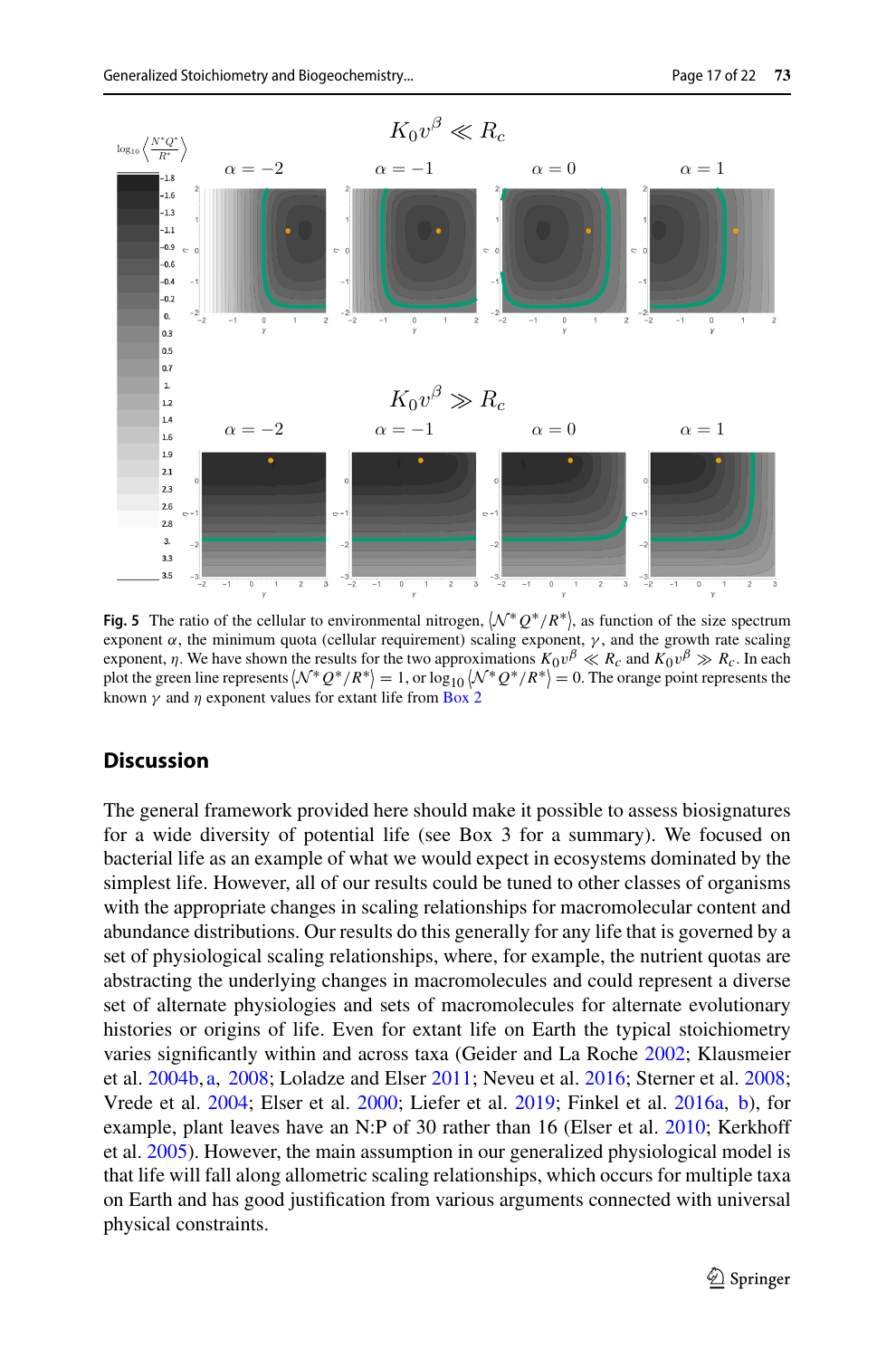It should also be noted that many of the physiological scaling relationships have strong physical principles motivating the exponents and the wide variation taken in the generalized equations may not be realizable by life anywhere in the universe. Thus observed biosignatures may be much more similar to our analyses in Figs. [1,](#page-4-0) [3,](#page-9-0) and [4](#page-12-0) than the possibilities encapsulated in our generalized physiological model as capture in Figure [5.](#page-16-0)

In addition, our efforts here have often focused on the assumption of one limiting nutrient. However, this scenario of a single resource typically does not lead to coexistence (e.g. Tilma[n](#page-21-16) [1982](#page-21-16); Levi[n](#page-20-20) [1970](#page-20-20); Hutchinso[n](#page-20-21) [1953](#page-20-21), [1957](#page-20-22); Volterr[a](#page-21-17) [1927,](#page-21-17) [1931](#page-21-18)). The problem of coexistence can be solved by many additional considerations such as environmental stochasticity, the addition of spatial dynamics, or species adaptation (e.g. Hutchinso[n](#page-20-21) [1953;](#page-20-21) Levins and Culve[r](#page-20-23) [1971;](#page-20-23) Klausmeier and Tilma[n](#page-20-24) [2002](#page-20-24); Kremer and Klausmeie[r](#page-20-25) [2013](#page-20-25)), all of which could be important for future modeling efforts or for measurements of the spatial variation in stoichometry. However, our solution for mortality allows for coexistence in a single environment and our model is compatible with measurements made at a single or coarse-grained location which may be typical of many future astrobiological measurements. Our general physiological perspective should be combined with more advanced biogeochemical models that consider many nutrients, including trace elements, and more complex ecological and evolutionary dynamics — many of which can be connected systematically with size (Andersen et al[.](#page-19-9) [2016](#page-19-9); Kempes et al[.](#page-20-4) [2019\)](#page-20-4) — to fully explore the range of particle size distributions, and the particle to fluid stoichiometric differences that can be reasonably expected to represent biosignatures. Finally, since our approach only considers the living component of particulate matter future models should incorporate the stoichiometric contributions of abiotic particles and detritus along with more complex geochemistry and ask how much this addition can shift the general biosignatures presented here.

**Acknowledgements** The authors thank Natalie Grefenstette for useful discussions and comments. This work was supported by a grant from the Simons Foundation (#395890, Simon Levin), and grants from the National Aeronautics Space Administration (80NSSC18K1140, Christopher Kempes, Hillary Smith, Heather Graham, and Christopher House), and the National Science Foundation (OCE-1848576, Simon Levin).

**Open Access** This article is licensed under a Creative Commons Attribution 4.0 International License, which permits use, sharing, adaptation, distribution and reproduction in any medium or format, as long as you give appropriate credit to the original author(s) and the source, provide a link to the Creative Commons licence, and indicate if changes were made. The images or other third party material in this article are included in the article's Creative Commons licence, unless indicated otherwise in a credit line to the material. If material is not included in the article's Creative Commons licence and your intended use is not permitted by statutory regulation or exceeds the permitted use, you will need to obtain permission directly from the copyright holder. To view a copy of this licence, visit [http://creativecommons.org/licenses/by/4.0/.](http://creativecommons.org/licenses/by/4.0/)

## **Appendix: Macromolecular Constants for Stoichiometry**

One of our overall goals is to assess the size-dependence of elemental ratios. To do this we relied on average elemental abundances of various macromolecules coupled with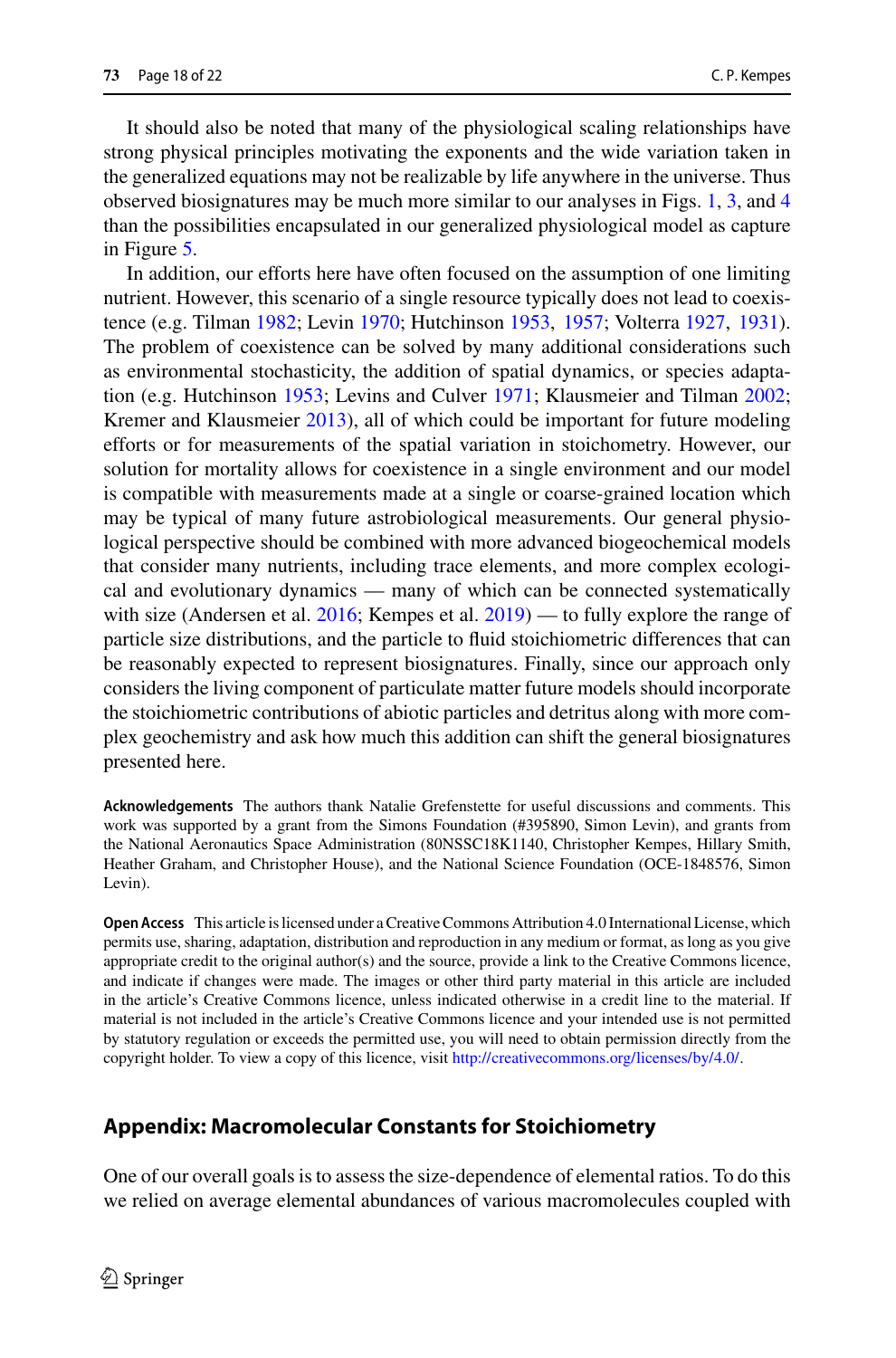the number scaling of those macromolecules with cell size. Here, we provide more details on the conversion of macromolecular quantities and some novel quantification of the scaling of macromolecular abundance. For all of the elemental abundances of N and P in particular macromolecules we rely on Geider and La Roch[e](#page-19-0) [\(2002](#page-19-0)) unless otherwise indicated. Most of the scaling relationships follow from [Box 1](#page-6-0) converted into molecule numbers. It should be noted that several additional features could shift the following calculations, such as gram-positive vs. gram-negative architectures, or the observation of scaling relationships between the total membrane-bound proteins and cell size. We have included a gram-negative and gram-positive comparison in Fig. [1](#page-4-0) to provide a sense of the range of values that these variations can cause.

*Amino Acids* We used the scaling of total protein mass for bacteria (Kempes et al[.](#page-20-2) [2016\)](#page-20-2) combined with the average mass of an individual amino acid,  $1.79 \times 10^{-22}$  g (Bremer et al[.](#page-19-25) [1996](#page-19-25)), to obtain the total number of amino acids in the cell.

*Nucleotides* We used the total ribosome number count from Kempes et al[.](#page-20-2) [\(2016\)](#page-20-2) combined with the number of RNA nucleotides in a ribosome, 4566 (Bremer et al[.](#page-19-25) [1996\)](#page-19-25), to obtain the total number of RNA molecules contributed from ribosomes. For the mRNA we used the number of mRNA per ribosome, 1.08 (mRNA/ribosome) (Kempes et al[.](#page-20-2) [2016\)](#page-20-2), the average length an mRNA, 975 nucleotides (see Kempes et al[.](#page-20-2) [2016](#page-20-2) for a review), and the number of ribosomes to estimate the total abundance. Similarly, for the tRNA we used the tRNA per ribosome of 9.3 (Bremer et al[.](#page-19-25) [1996](#page-19-25)), and the average length of a tRNA, 80 nucleotides (Bremer et al[.](#page-19-25) [1996\)](#page-19-25). For DNA we used the base pair count from Kempes et al[.](#page-20-2) [\(2016\)](#page-20-2).

*Phospholipids and Peptidoglycan* For the phospholipids we consider that  $p = 0.30$ of outer membrane is composed of proteins (Szalontai et al[.](#page-21-19) [2000](#page-21-19)). For the remaining surface area we consider that a single phospholipid occupies  $s = 55 \times 10^{-20}$  m<sup>2</sup> (Nichols and Deame[r](#page-21-20) [1980\)](#page-21-20) of surface area, such that for a gram-negative bacterium the total number of phospholipids is given by  $8\pi(1-p)\left(r_c^2 + (r_c - \delta)^2\right)/s$ , where  $r_c$  is the radius of the cell and  $\delta = 3.43 \times 10^{-8}$  m is the distance between the plasma and outer membranes (Meroueh et al[.](#page-20-26) [2006\)](#page-20-26). For a gram positive bacterium the total number of phospholipids can be approximated by  $4\pi(1-p)(r_c-t_p)^2/s$ , where  $t_p = 6.4 \times 10^{-9}$  $t_p = 6.4 \times 10^{-9}$  $t_p = 6.4 \times 10^{-9}$  m is the thickness of the peptidoglycan layer (Meroueh et al. [2006](#page-20-26)).

For the peptidoglycan layer we take the basic monomer of NAG-NAM and associated peptides from Meroueh et al[.](#page-20-26) [\(2006\)](#page-20-26), which contains 8 N and no P and is arranged into a unit volume defined by 6 strands each of which is 8 monomers long such that the unit volume contains 384 N. This unit volume is an approximate cylinder with a diameter of  $\approx 7 \times 10^{-9}$  m and a height of  $\approx 1 \times 10^{-8}$  m (Meroueh et al[.](#page-20-26) [2006](#page-20-26)). The total volume of peptidoglycan in the cell is then given by  $4/3\pi \left((r_c - t_0 - t_{peri})^3 - (r_c - t_o - t_{peri} - t_p)^3\right)$  for a gram-negative bacterium, where  $t_o = 6.9 \times 10^{-9}$  m is the thickness of the outer membrane and  $t_{peri} = 2.1 \times 10^{-8}$ m is the thickness of the periplasm (Meroueh et al[.](#page-20-26) [2006](#page-20-26)). For a gram-positive bacterium the total peptidoglycan volume is approximately  $4/3\pi (r_c^3 - (r_c - t_p)^3)$ . Both volumes allow us to count the number of unit volumes and associated elemental abundances.

*ATP* For the ATP we use the scaling from Fig. [2.](#page-7-0)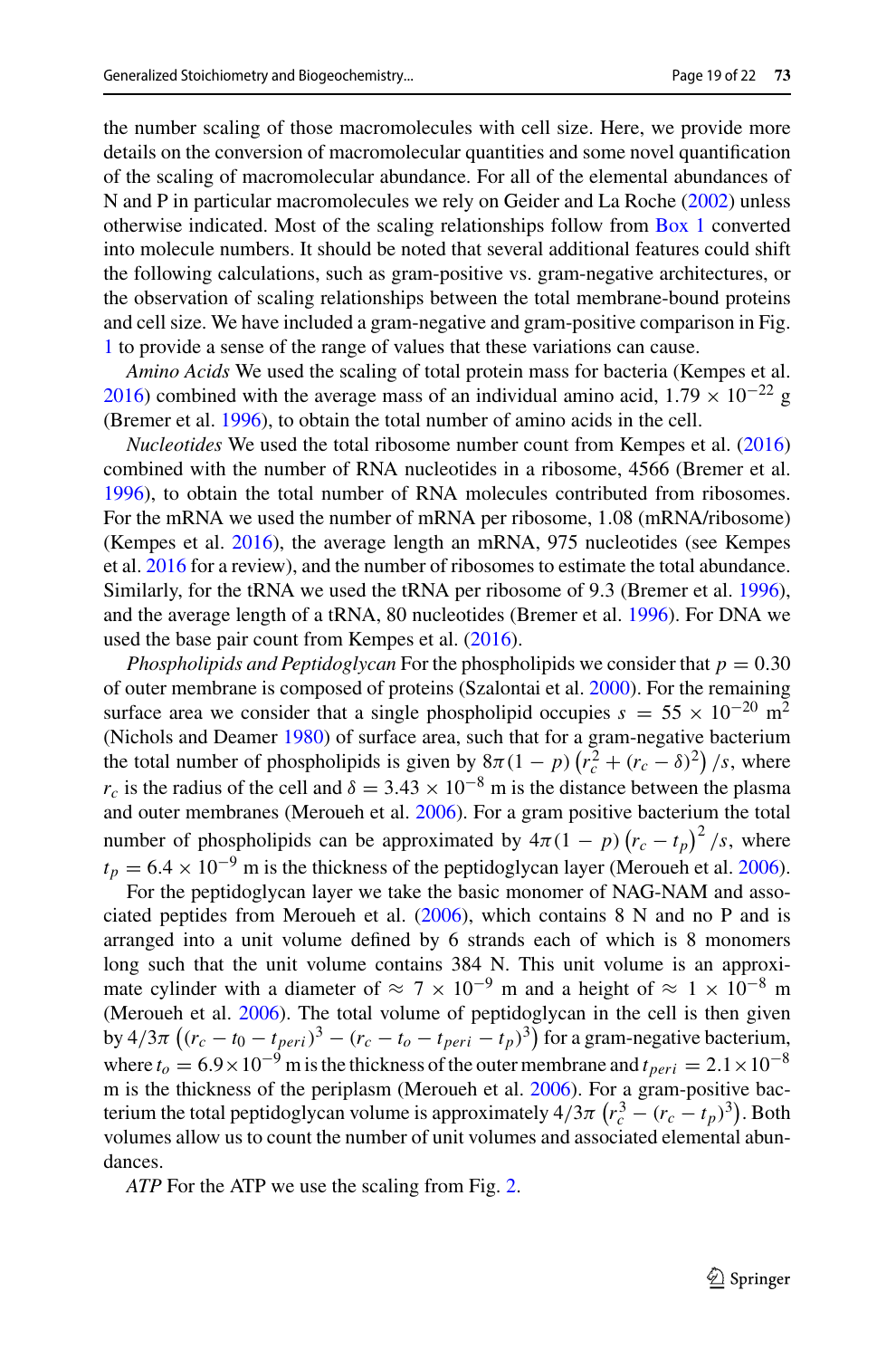# **References**

- <span id="page-19-3"></span>Anbar AD (2008) Elements and Evolution. Science 322(5907):1481–1483
- <span id="page-19-9"></span>Andersen KH, Berge T, Gonçalves RJ, Hartvig M, Heuschele J, Hylander S, Jacobsen NS, Lindemann C, Martens EA, Neuheimer AB et al (2016) Characteristic sizes of life in the oceans, from bacteria to whales. Ann Rev Mar Sci 8:217–241
- <span id="page-19-17"></span>Andersson A, Rudehäll Å. (1993) Proportion of plankton biomass in particulate organic carbon in the northern Baltic Sea. Mar Ecol Prog Series 95(1/2):133–139
- <span id="page-19-16"></span>Beardall J, Allen D, Bragg J, Finkel ZV, Flynn KJ, Quigg A, Rees TAV, Richardson A, Raven JA (2009) Allometry and stoichiometry of unicellular, colonial and multicellular phytoplankton. New Phytol 181(2):295–309
- <span id="page-19-25"></span>Bremer H, Dennis PP, Neidhardt F Eds (1996) Modulation of chemical composition and other parameters of the cell by growth rate. In: Escherichia coli and Salmonella typhimurium. Cellular and molecular biology: Chapter 96. Second Edition. American society for microbiology
- <span id="page-19-10"></span>Brown J, Gillooly J, Allen A, Savage V, West G (2004) Toward a metabolic theory of ecology. Ecology 85(7):1771–1789
- <span id="page-19-24"></span>Burmaster DE (1979) The continuous culture of phytoplankton: mathematical equivalence among three steady-state models. Am Nat 113(1):123–134
- <span id="page-19-22"></span>Cavender-Bares KK, Rinaldo A, Chisholm SW (2001) Microbial size spectra from natural and nutrient enriched ecosystems. Limnol Oceanogr 46(4):778–789
- <span id="page-19-4"></span>Chopra A, Lineweaver CH (2008) The major elemental abundance differences between life, the oceans and the sun. In: Proceedings of the 8th Australian space science conference, Canberra, pp. 49–55
- <span id="page-19-23"></span>Cuesta JA, Delius GW, Law R (2018) Sheldon spectrum and the plankton paradox: two sides of the same coin: a trait–based plankton size–spectrum model. J Math Biol 76(1):67–96
- <span id="page-19-12"></span>DeLong J, Okie J, Moses M, Sibly R, Brown J (2010) Shifts in metabolic scaling, production, and efficiency across major evolutionary transitions of life. Proceed Nat Acad Sci 107(29):12941–12945
- <span id="page-19-13"></span>Edwards KF, Thomas MK, Klausmeier CA, Litchman E (2012) Allometric scaling and taxonomic variation in nutrient utilization traits and maximum growth rate of phytoplankton. Limnol Oceanogr 57(2):554– 566
- <span id="page-19-1"></span>Nature Geoscience Editorial (2014) Eighty years of Redfield.Nat. Geosci 7: 849
- <span id="page-19-18"></span>Elrifi IR, Turpin DH (1985) Steady–state luxury consumption and the concept of optimum nutrient ratios: a study with phosphate and nitrate limited *Selenastrum minutum* (chlorophyta). J Phycol 21(4):592–602
- <span id="page-19-2"></span>Elser JJ (2003) Biological stoichiometry: a theoretical framework connecting ecosystem ecology, evolution, and biochemistry for application in astrobiology. Int J Astrobiol 2(3):185–193
- <span id="page-19-11"></span>Elser JJ, Dobberfuhl DR, MacKay NA, Schampel JH (1996) Organism size, life history, and N: P stoichiometry: toward a unified view of cellular and ecosystem processes. BioScience 46(9):674–684
- <span id="page-19-5"></span>Elser J, Sterner RW, Gorokhova E, Fagan W, Markow T, Cotner JB, Harrison J, Hobbie SE, Odell G, Weider L (2000) Biological stoichiometry from genes to ecosystems. Ecol Lett 3(6):540–550
- <span id="page-19-6"></span>Elser JJ, Fagan WF, Kerkhoff AJ, Swenson NG, Enquist BJ (2010) Biological stoichiometry of plant production: metabolism, scaling and ecological response to global change. New Phytol 186(3):593– 608
- <span id="page-19-15"></span>Finkel ZV (2001) Light absorption and size scaling of light-limited metabolism in marine diatoms. Limnol Oceanogr 46(1):86–94
- <span id="page-19-14"></span>Finkel ZV, Irwin AJ, Schofield O (2004) Resource limitation alters the 3/4 size scaling of metabolic rates in phytoplankton. Marine Ecol Progress Series 273:269–279
- <span id="page-19-7"></span>Finkel ZV, Follows MJ, Liefer JD, Brown CM, Benner I, Irwin AJ (2016) Phylogenetic diversity in the macromolecular composition of microalgae. PLoS One 11(5):e0155977
- <span id="page-19-8"></span>Finkel Z, Follows M, Irwin A (2016) Size-scaling of macromolecules and chemical energy content in the eukaryotic microalgae. J Plankton Res 38(5):1151–1162
- <span id="page-19-21"></span>Galbraith ED,Martiny AC (2015) A simple nutrient-dependence mechanism for predicting the stoichiometry of marine ecosystems. Proceed Nat Acad Sci 112(27):8199–8204
- <span id="page-19-0"></span>Geider RJ, La Roche J (2002) Redfield revisited: variability of C:N: P in marine microalgae and its biochemical basis. Eur J Phycol 37(1):1–17
- <span id="page-19-20"></span>Hamilton RD, Holm-Hansen O (1967) Adenosine triphosphate content of marine bacteria. Limnol Oceanogr 12(2):319–324
- <span id="page-19-19"></span>Healey FP (1985) Interacting effects of light and nutrient limitation on the growth rate of *Synechococcus linearis* (cyanophyceae). J Phycol 21(1):134–146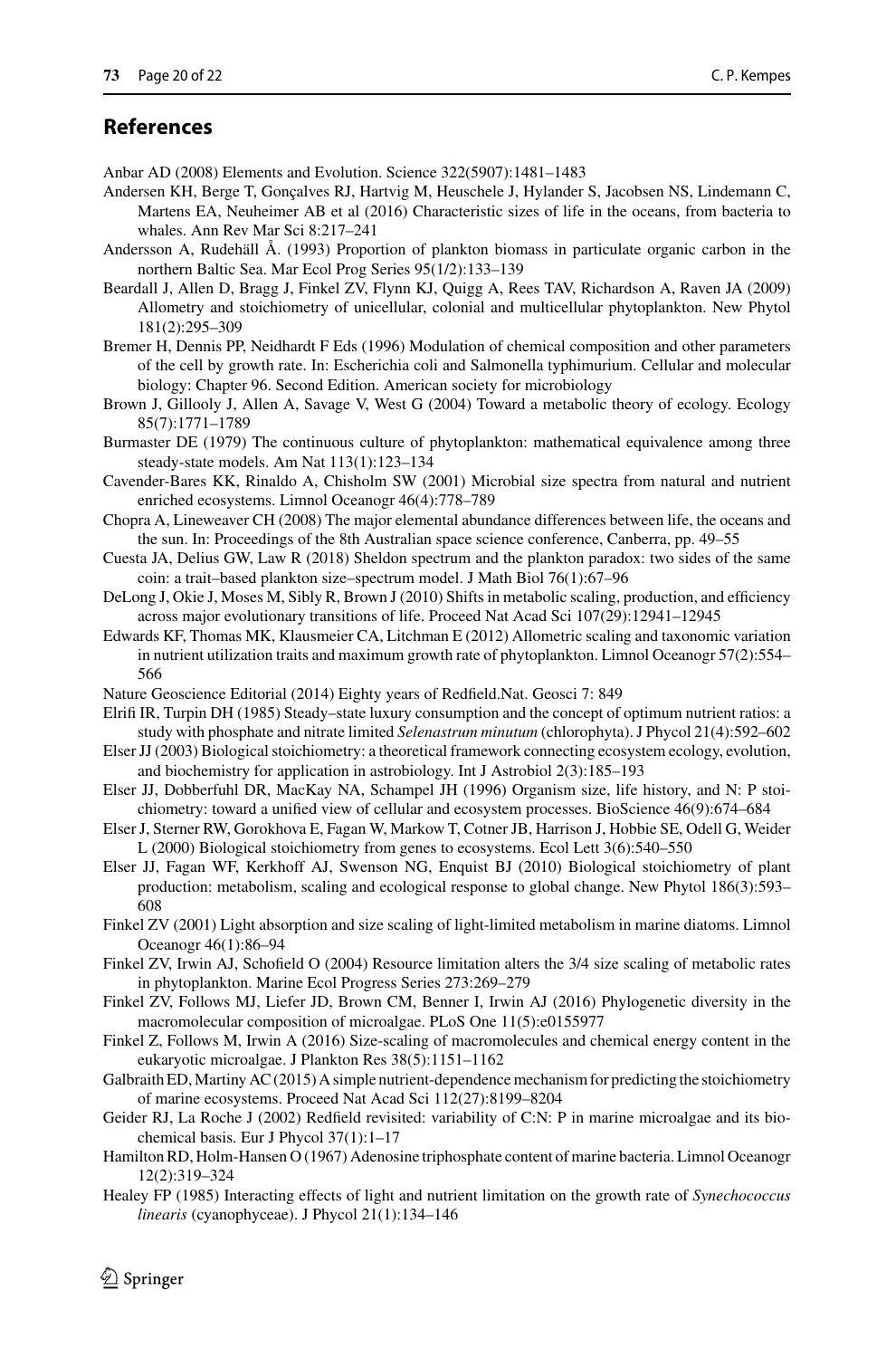<span id="page-20-22"></span>Hutchinson GE (1957) Concluding remarks: Cold Spring Harbor Symposium. Quant Biol 22:415–427

- <span id="page-20-21"></span>Hutchinson GE (1953) The concept of pattern in ecology. Proceed Acad Nat Sci Philadelphia 105:1–12
- <span id="page-20-16"></span>Irwin AJ, Finkel ZV, Schofield OM, Falkowski PG (2006) Scaling-up from nutrient physiology to the size-structure of phytoplankton communities. J Plankton Res 28(5):459–471
- <span id="page-20-14"></span>Karr JR, Sanghvi JC, Macklin DN, Gutschow MV, Jacobs JM, Bolival B Jr, Assad-Garcia N, Glass JI, Covert MW (2012) A whole-cell computational model predicts phenotype from genotype. Cell 150(2):389– 401
- <span id="page-20-1"></span>Kempes CP, Dutkiewicz S, Follows MJ (2012) Growth, metabolic partitioning, and the size of microorganisms. Proceed Nat Acad Sci 109(2):495–500
- <span id="page-20-2"></span>Kempes CP, Wang L, Amend JP, Doyle J, Hoehler T (2016) Evolutionary tradeoffs in cellular composition across diverse bacteria. ISME J 10(9):2145–2157
- <span id="page-20-3"></span>Kempes CP, van Bodegom PM, Wolpert D, Libby E, Amend J, Hoehler T (2017) Drivers of bacterial maintenance and minimal energy requirements. Front Microbiol 8:31
- <span id="page-20-4"></span>Kempes CP, West GB, Koehl M (2019) The scales that limit: the physical boundaries of evolution. Front Ecol Evol 7:242
- <span id="page-20-11"></span>Kerkhoff AJ, Enquist BJ, Elser JJ, Fagan WF (2005) Plant allometry, stoichiometry and the temperaturedependence of primary productivity. Global Ecol Biogeogr 14(6):585–598
- <span id="page-20-13"></span>Kim H, Smith HB, Mathis C, Raymond J, Walker SI (2019) Universal scaling across biochemical networks on Earth. Sci Adv 5(1):eaau0149
- <span id="page-20-7"></span>Klausmeier CA, Litchman E, Levin SA (2004a) Phytoplankton growth and stoichiometry under multiple nutrient limitation. Limnol Oceanogr 49(4):1463–1470
- <span id="page-20-8"></span>Klausmeier CA, Litchman E, Daufresne T, Levin SA (2004b) Optimal nitrogen-to-phosphorus stoichiometry of phytoplankton. Nature 429(6988):171–174
- <span id="page-20-18"></span>Klausmeier C, Litchman E, Levin SA (2007) A model of flexible uptake of two essential resources. J Theor Biol 246(2):278–289
- <span id="page-20-9"></span>Klausmeier CA, Litchman E, Daufresne T, Levin SA (2008) Phytoplankton stoichiometry. Ecol Res 23(3):479–485
- <span id="page-20-24"></span>Klausmeier CA, Tilman, D (2002) Spatial models of competition. In: Competition and coexistence, Eds. Sommer, Ulrich, Worm, Boris. Chap. 3, pp. 43–78. Springer, Berlin, Heidelberg
- <span id="page-20-25"></span>Kremer CT, Klausmeier CA (2013) Coexistence in a variable environment: eco-evolutionary perspectives. J Theor Biol 339:14–25
- <span id="page-20-17"></span>Legović T, Cruzado A (1997) A model of phytoplankton growth on multiple nutrients based on the Michaelis–Menten–Monod uptake, Droop's growth and Liebig's law. Ecol Model 99(1):19–31
- <span id="page-20-20"></span>Levin SA (1970) Community equilibria and stability, and an extension of the competitive exclusion principle. Am Nat 104(939):413–423
- <span id="page-20-23"></span>Levins R, Culver D (1971) Regional coexistence of species and competition between rare species. Proceed Nat Acad Sci 68(6):1246–1248
- <span id="page-20-12"></span>Liefer JD, Garg A, Fyfe MH, Irwin AJ, Benner I, Brown CM, Follows MJ, Omta AW, Finkel ZV (2019) The macromolecular basis of phytoplankton C:N: P under nitrogen starvation. Front Microbiol 10:763
- <span id="page-20-5"></span>Lineweaver CH, Chopra A (2012) What Can Life on Earth Tell Us About Life in the Universe?. In: Seckbach J (ed) Genesis–In The Beginning. Precursors of Life, Chemical Models and Early Biological Evolution, pp: 799–815. Springer, Dordrecht
- <span id="page-20-19"></span>Litchman E, Klausmeier CA, Schofield OM, Falkowski PG (2007) The role of functional traits and tradeoffs in structuring phytoplankton communities: scaling from cellular to ecosystem level. Ecol Lett 10(12):1170–1181
- <span id="page-20-10"></span>Loladze I, Elser JJ (2011) The origins of the Redfield nitrogen–to–phosphorus ratio are in a homoeostatic protein–to–rRNA ratio. Ecol Lett 14(3):244–250
- <span id="page-20-15"></span>L $\phi$ vdal T, Skjoldal E, Heldal M, Norland S, Thingstad T (2008) Changes in morphology and elemental composition of *Vibrio splendidus* along a gradient from carbon-limited o phosphate-limited growth. Microb Ecol 55(1):152–161
- <span id="page-20-0"></span>McKay CP (2008) An approach to searching for life on Mars, Europa, and Enceladus. In: Botta O, Bada J, Gómez Elvira J, Javaux E, Selsis F, Summons R (eds) Strategies of Life Detection, pp. 49–54. Springer Science & Business
- <span id="page-20-26"></span>Meroueh SO, Bencze KZ, Hesek D, Lee M, Fisher JF, Stemmler TL, Mobashery S (2006) Three-dimensional structure of the bacterial cell wall peptidoglycan. Proceed Nat Acad Sci 103(12):4404–4409
- <span id="page-20-6"></span>Neveu M, Poret-Peterson A, Anbar A, Elser J (2016) Ordinary stoichiometry of extraordinary microorganisms. Geobiology 14(1):33–53